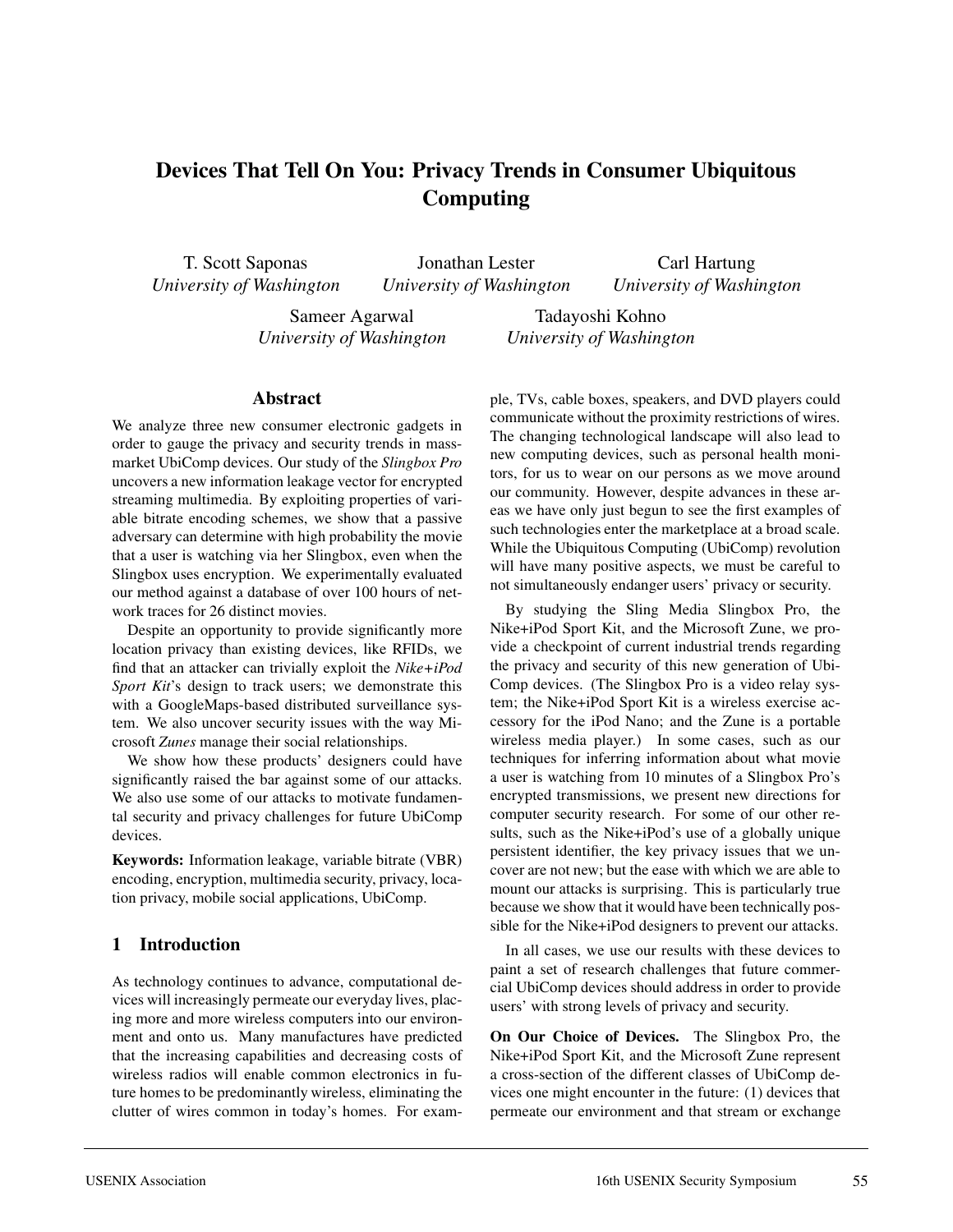

Figure 1: 5 second and 100 millisecond throughput for two traces of Ocean's Eleven played via the Slingbox and captured via a wired connection. Notice the (visual) similarity between the traces.

information; (2) devices that users have on their persons all the time; and (3) devices that promote social interactions. While there is no perfect division between these different classes of devices (e.g., devices that users have on themselves all the time may also exchange content and promote social activity), there are unique aspects to the challenges for each class of devices; we therefore consider each in turn. Specifically, (1) we use the Slingbox Pro as a vehicle to study the issues and challenges affecting next-generation wireless multimedia environments, (2) we use the Nike+iPod Sport Kit as the basis for assessing the issues and challenges with devices that we have on our persons all the time, and (3) we use the Zune as a foothold into understanding the issues and challenges with devices promoting social activity.

Below we survey our results and challenges for each of these scenarios in turn, deferring further details to the body of this paper.

#### **1.1 The Sling Media Slingbox Pro**

The Slingbox Pro allows users to remotely view (sling) the contents of their TV over the Internet. The makers of the Slingbox Pro are staged to introduce a new device, the wireless SlingCatcher, which will allow Slingbox users to sling video to other TVs located within the same home, thereby making it one of the first next-generation wireless video multimedia systems for the home [40]. Since the SlingCatcher will not be commercially available until later this year, we choose to study the privacypreserving properties of a Slingbox streaming encrypted movies to a nearby computer over 802.11 wireless.

We describe in the following sections a technique for monitoring a network connection, wired or wireless, and based on the rate at which data is being sent from one device to the other, predicting the content that is being transferred. Our method consists of two parts. First, we describe a procedure for collecting throughput traces

across wired and wireless connections and combining them into a single reference trace per movie. These reference traces are collected into a database for future query use. (Figure 1 shows the raw 5 second and 100 millisecond throughput data for two wired traces of Ocean's Eleven.) Second, we describe a simple Discrete Fourier Transform based matching algorithm for querying this database and predicting the content being transmitted.

We test this algorithm on a dataset consisting of over 100 hours of network throughput data. With only 10 minutes worth of monitoring data, we are able to predict with 62% accuracy the movie that is being watched (on average over all movies); this compares favorably with the less than 4% accuracy that one would achieve by random chance. With 40 minutes worth of monitoring data, we are able to predict the movie with 77% accuracy. For certain movies we can do significantly better; for 15 out of the 26 movies, given a 40 minute trace we are able to predict the correct movie with over 98% accuracy. Given the simplicity of our algorithm, this indicates a significant amount of information leakage — a fact that is not immediately obvious to the users, who likely trust the built in encryption in the device to protect privacy.

Any transmission method whose characteristics depend on the content that is being transmitted is susceptible to the kind of attack we have described. As the world moves towards more advanced multimedia compression methods, and streaming media becomes ubiquitous, variable bitrate encoding is here to stay. Preventing information leakage in variable bitrate streams without a significant performance penalty is an interesting challenge for both the signal processing and the security communities. More broadly, a fundamental challenge that we must address is how to identify, understand, and mitigate information leakage channels in the full range of upcoming UbiComp devices.

### **1.2 The Nike+iPod Sport Kit**

The Nike+iPod Sport Kit is a new wireless accessory for the iPod Nano; see Figure 2. The kit consists of two components — a wireless sensor that a user puts in one of her shoes and a receiver that she attaches to her iPod Nano. When the user walks or runs, the sensor wirelessly transmits information to the receiver; the receiver and iPod will then interpret that information and provide interactive audio feedback to the user about her workout. The Nike+iPod sensor does have an on-off button, but the online documentation suggests that most users should leave their sensors in the on position. Moreover, since the Nike+iPod online documentation encourages users to "just drop the sensor in their Nike+ shoes and forget about it [36]," the Nike+iPod Sport Kit is a prime example of the types of devices that people might even-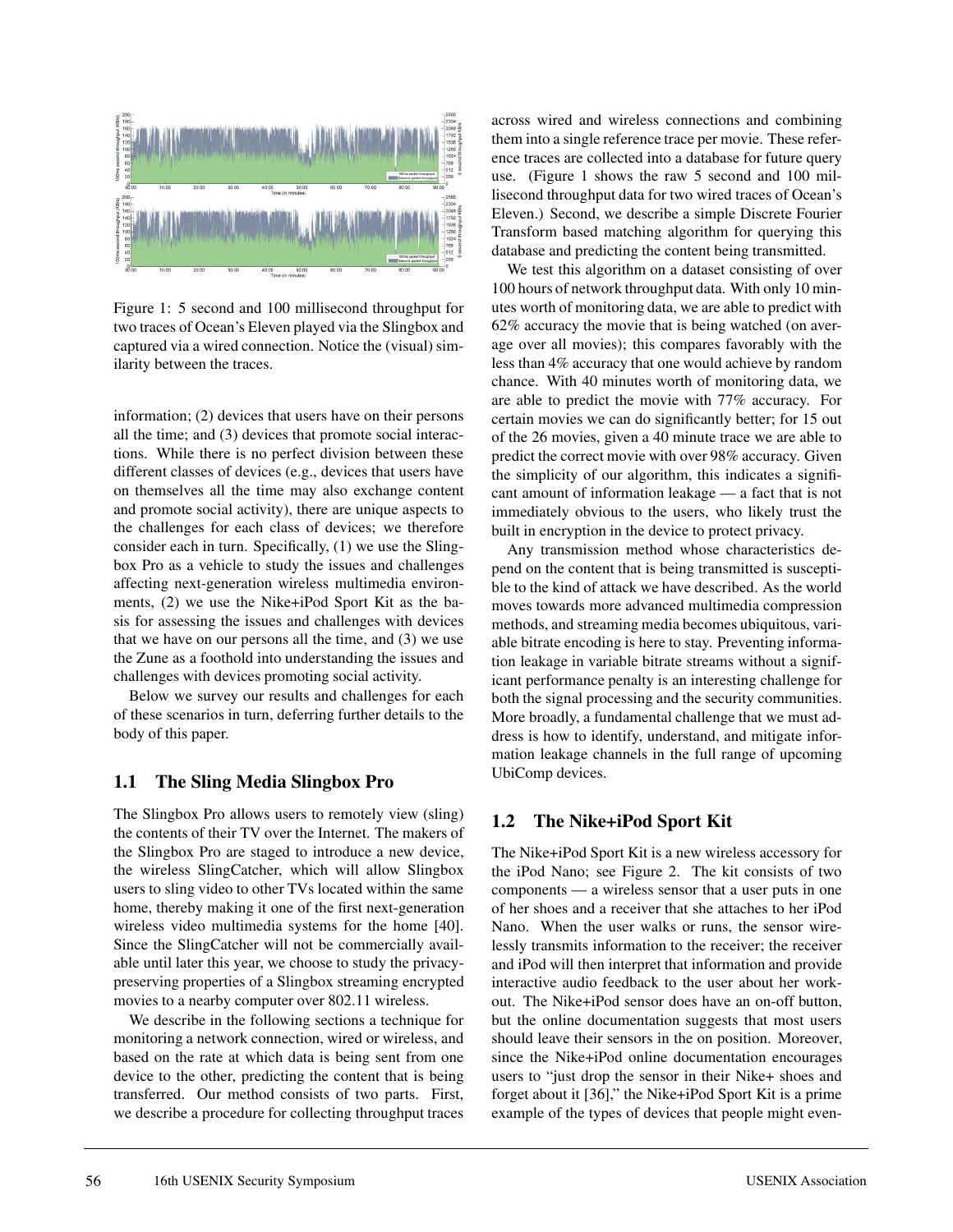

Figure 2: A Nike+iPod sensor in a Nike+ shoe and a Nike+iPod receiver connected to an iPod Nano.

tually find on themselves all the time.

One well-known potential privacy risk with having wireless devices on ourselves all the time is: if the devices use *unique identifiers* when they communicate, and if someone can intercept (sniff) those unique identifiers from the communications, then that someone might learn potentially private information about a user's presence or location. This someone might use that information in ways that are *not* in a user's best interest; e.g., a stalker might use this information to digitally track one or many people, a company might use this information for targeted advertising, and a court might examine this information when debating a contentious case. Location and tracking issues such as these are broadly discussed in the context of RFIDs [27], bluetooth devices [26, 44], and (to a lesser extent) 802.11 wireless devices [15], and there is a large body of UbiComp literature focused on privacy in location-aware systems [5, 11, 12, 19, 20, 25, 22, 29, 34]. Given this broad awareness of the potential trackability issues with wireless devices, and given media reports that the Nike+iPod Sport Kit used a proprietary wireless protocol [35] we set out to determine whether the new Nike+iPod Sport Kit proprietary system "raised the bar" against parties wishing to track users' locations.

We describe the technical process that we went through in order to discover the Nike+iPod Sport Kit protocol in Section 3. The key discovery we found is that not only does each Nike+iPod sensor have a globally unique identifier, but we can cheaply and easily detect the transmissions from the Nike+iPod shoe sensors from 10–20 meters away — an order of magnitude further than what one would expect from a wireless device that only needs to communicate from a user's shoe to the user's iPod (typically strapped around the user's arm), and also significantly further than the conventional passive RFID. The Nike+iPod sensor also broadcasts its unique identifier even when there are no iPods nearby — the user must simply be moving with a Nike+iPod sensor in her shoe. To illustrate the ease with which one could create a Nike+iPod tracking system, we devel-



Figure 3: (a) A gumstix-based Nike+iPod surveillance device with wireless Internet capabilities. (b) Our Nike+iPod Receiver to USB adapter

oped a network of Nike+iPod surveillance devices, including a \$250 gumstix-based node. The gumstix uses an 802.11 wireless Internet connection to dynamically stream surveillance data to our back-end server, which then displays the surveillance data in a GoogleMaps application in real time.

We then describe cryptographic mechanisms that, if implemented, would have significantly improved the Nike+iPod Sport Kit's resistance to our tracking attacks, albeit with the potential drawback of additional resource consumption (e.g., battery life and communication overhead). Our basic approach is to mask the unique identifiers so that only the intended recipient can unmask them. Our solution, however, exploits the fact that the Nike+iPod Sport Kit has a very simplistic communications topology — at any given time a Nike+iPod Sport Kit sensors only needs to be able to communicate with one receiver. The challenge is therefore to lift our privacy-preserving mechanisms (or other mechanisms) to a broader context with heterogeneous devices communicating in an *ad hoc* manner.

#### **1.3 The Microsoft Zune**

The Microsoft Zune is a portable digital media player with one (currently) unusual feature: built in 802.11 wireless capabilities. The intended goal is to let users wirelessly share pictures and songs with other nearby Zunes — including Zunes belonging to total strangers. As such, the Zune is arguably the first major commercial device with the design goal of helping catalyze *ad hoc* social interactions in a peer-to-peer wireless environment. (Strictly speaking, we have not read the Zune design documents. Rather, we are inferring this design goal from articles in the popular press and from other publicly available information about the Zune [32].)

Unfortunately, just as it is possible for spammers to send unsolicited or inappropriate emails to users, it is possible for an attacker to beam unsolicited content to a nearby Zune. This unsolicited content may be annoying, such as advertisements or propaganda, or malicious, such as images or songs that might make the recipient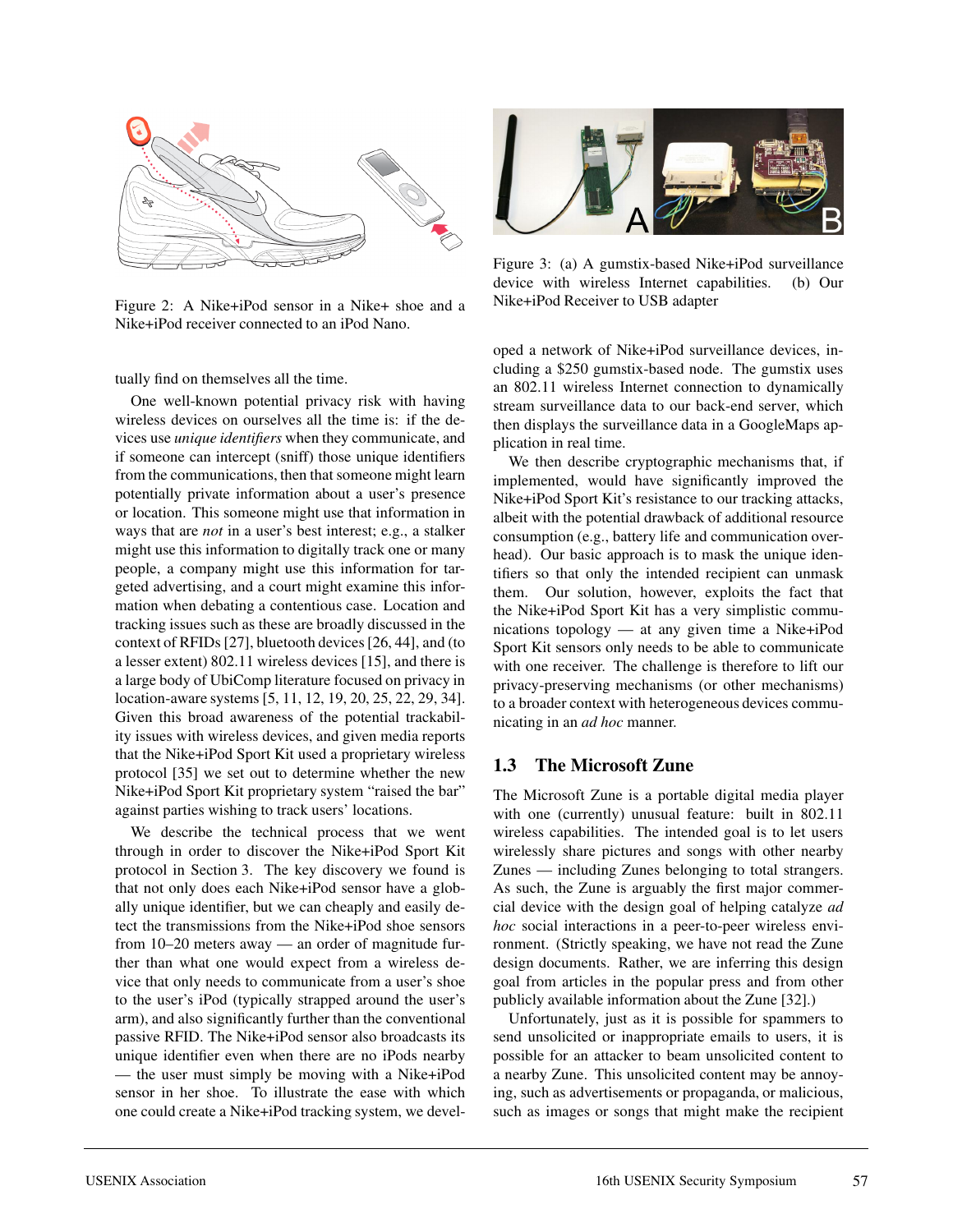feel uncomfortable or unsafe.

Given the Zune's goal of enabling *ad hoc* interactions, the Zune cannot fall back on traditional mechanisms for preventing unsolicited content, such as buddy lists for instant messaging. Further, much of the research on social interactions for ubiquitous devices is restricted to scenarios where users have a hierarchy of social relationships (e.g., friends and non-friends) [22], which is incompatible with the assumed Zune design goals. Rather, in apparent anticipation of such unsolicited content, the Microsoft Zune allows users to "block" a particular device — a malicious individual might be able to get a user to accept an image or song once, but the recipient should be able to block the originating device from ever sending the user other content in the future. Unfortunately, we find that it is easy for an adversary to subvert this blocking mechanism, thereby allowing the adversary to repeatedly initiate content pushes to the victim until the victim walks out of range or turns off the wireless in her Zune. While we describe techniques that would address the above scenario in the particular case of the Zune, the observations we make underscore two challenges for UbiComp devices designed to enable *ad hoc* social interactions: (1) how to technically implement a blocking procedure or proactively protect against undesired content, especially among a set of heterogeneous devices, and (2) how to balance the blocking mechanisms with our desire to protect location privacy and avoid certain uses of globally unique identifiers.

#### **1.4 Organization and Remarks**

We respectively discuss our analyses of the Slingbox Pro, the Nike+iPod Sport Kit, and the Microsoft Zune, as well as the associated research challenges, in Sections 2, 3, and 4. We discuss related work in-line.

We stress that there is no evidence that Sling Media, Apple, Nike, or Microsoft intended for any of these devices to be used in any malicious manner. Neither Sling Media, Apple, Nike, nor Microsoft endorsed this study.

### **2 The Slingbox Pro: Information Leakage and Variable Bitrate Encoding**

Although the future of home entertainment is somewhat fuzzy, many companies have predicted the future home to be a wireless one. Wireless devices tend to be easier to install (though not necessarily easier to setup), provide the user with more flexibility, allow the devices to interoperate with other technologies, and reduce clutter from wires. While it is currently easier to simply plug these devices in once and forget about them, future wireless technologies promise an ever increasing amount of bandwidth, range, and decreasing manufacturing costs,

making them more appealing and more likely to be included in future products. Consider, for example, the buzz associated with the upcoming SlingCatcher and the Apple TV; the former is expected to feature integrated wireless support; the latter currently does. In addition to the drive for devices to be connected together, wirelessly, in the home, these devices are often finding themselves networked together and connected to the Internet.

Protecting our private information becomes increasingly difficult as we begin to continually use more wireless devices. Devices in our homes could leak private information to wireless eavesdroppers or, when using home devices over the Internet, wired eavesdroppers. We have investigated one such new wireless/remote TV viewing application — the Slingbox Pro — from a privacy standpoint. In doing so we have uncovered a new information leakage vector for encrypted multimedia systems via variable bitrate encoding.

### **2.1 Slingbox Pro Description**

The Slingbox Pro is a networked video streaming device built by Sling Media, Inc. It is capable of streaming video using its built in TV tuner or one of four inputs connected to DVD players, cable TV, personal video recorders, built in TV tuner, etc. and controlling these devices using an IR emitter. The device itself has no hard drive and cannot store media locally, relying on the connected devices to provide the video and audio content. Paired with player software, called SlingPlayer, the user can watch video streamed by the Slingbox Pro on their laptop, desktop, or PDA anywhere they have Internet access. To accommodate limited network connections when watching videos over a wireless network or away from home, the Slingbox Pro re-encodes the video stream using a variable bitrate encoder, likely a optimized version of Windows Media 9s VC-1 implementation [41]. The Slingbox Pro provides encryption for its data stream (regardless of any transport encryption like WPA). To avoid any problems caused by latency or network interruption the SlingPlayer will cache a buffer of several seconds worth of video. Because of this caching behavior and commonly used packet sizes for TCP packets, the data packets from the Slingbox Pro tend to always be large data packets of similar size or small (seemingly control) packets.

Sling Media recently announced a new device, the wireless SlingCatcher, which users can attach to their TVs. The SlingCatcher would allow users to wirelessly stream content from a Slingbox Pro to their TVs, thereby taking us one step further to a wireless multimedia home. Since the SlingCatcher is not yet commercially available, we choose to study the Slingbox Pro in isolation.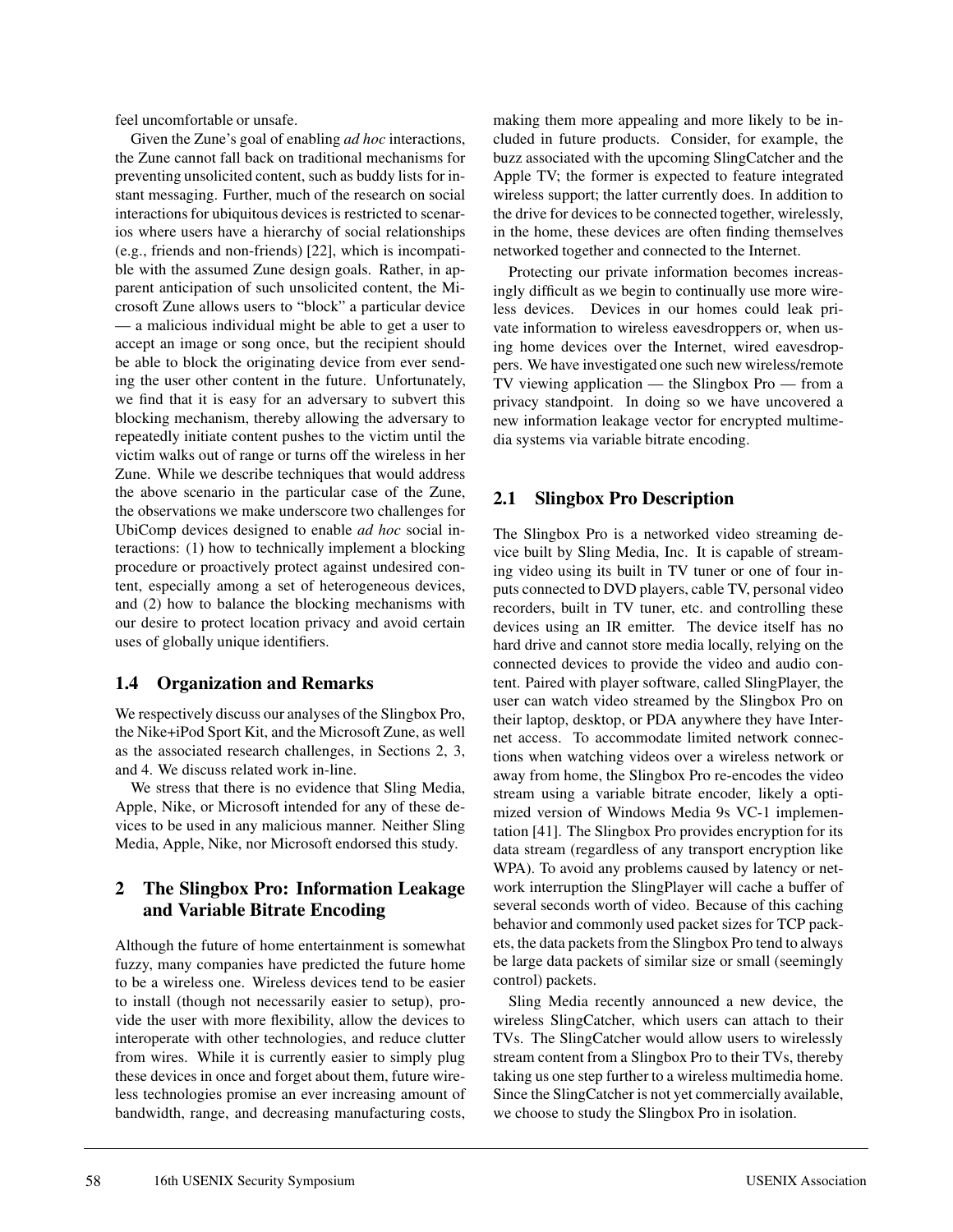| Index         | Movie                   | Index | Movie                  |
|---------------|-------------------------|-------|------------------------|
| A             | <b>Bad Boys</b>         | B     | <b>Bad Boys II</b>     |
| $\mathcal{C}$ | <b>Bourne Supremacy</b> | D     | Break-Up               |
| E             | Harry Potter 1          | F     | Harry Potter 3         |
| G             | <b>Incredibles</b>      | H     | Men in Black II        |
| I             | Ocean's Eleven          | J     | <b>Short Circuit</b>   |
| K             | X2                      | L     | $X-Men$                |
| M             | Air Force One           | N     | <b>Bourne Identity</b> |
| $\Omega$      | Caddyshack              | P     | <b>Clueless</b>        |
| Q             | <b>Happy Gilmore</b>    | R     | Jurassic Park          |
| S             | Nightmare Before        | T     | Office Space           |
| U             | Red October             | V     | <b>Austin Powers 1</b> |
| W             | <b>Austin Powers 2</b>  | X     | <b>Bruce Almighty</b>  |
| Y             | Hurricane               | Z     | <b>Short Circuit 2</b> |

Table 1: Mapping from movie names to movie indices.

#### **2.2 Experimental Setup**

We ask whether Slingbox's use of encryption prevents an eavesdropper from discovering what content is being transmitted. This private information could be potentially sensitive if the content is illegal (e.g., pirated), embarrassing, or is otherwise associated with some social stigma. Toward answering this question, we conducted the following experiments.

We streamed a total of 26 movies from a Slingbox Pro to laptop and desktop Windows XP computers running the Slingmedia SlingPlayer. See Table 1. For each movie we streamed the first hour of the movie twice over a wired connection and twice over an 802.11G WPA-PSK TKIP wireless connection. Each time we used the Wireshark protocol analyzer [43] to capture all of the Slingbox encrypted packets to a file. We split each of these traces into 100-millisecond segments and calculate the data throughput for each segment. We use these 100 millisecond throughput traces as the basis for our eavesdropping analysis. See Figure 1 for two examples of these 100-millisecond traces, as well as two example 5 second throughput traces.

#### **2.3 Throughput Analyses**

Our eavesdropping algorithm consists of two parts. In the first part, we construct a database of reference traces. Each movie was represented by exactly one reference trace obtained by combining all the throughput traces corresponding to it. Each reference trace requires approximately 600 kilobytes of storage per hour of video. The second part of our algorithm uses this database of reference traces to match against a previously unseen trace. In the following we describe each of these two stages in detail.

**Building a Database of Reference Traces.** While it is possible to use our matching algorithm against individual raw traces, combining the raw traces for a movie into one reference trace, reduces the time complexity of the matching process and increases the statistical robustness of the matching procedure by eliminating noise and network effects peculiar to a particular trace.

For each movie, all its traces were temporally aligned with each other. This is needed because the trace capturing process was started manually and the traces could be offset in time by 0 to 20 seconds. The alignment was done by looking at the maximum of the normalized cross correlation between smoothed versions of the traces. The smoothing was performed using Savitzky-Golay filtering of degree 2 and windowsize 300. These filters perform smoothing while preserving high frequency content better than standard averaging filters [38]. The reference trace was obtained by averaging over the aligned raw signals.

**Matching a Query Trace to the Database.** Given a database of reference traces and a short throughput trace, we are now faced with the task of finding the best matching reference trace. This is an instance of the problem of subsequence matching in databases, which has been widely studied in both discrete and continuous domains. Our algorithm is inspired by the work of Faloutsos *et al.* [13].

The simplest approach to subsequence matching in timeseries is to calculate the Euclidean distance between the query sequence and all contiguous subsequences of the same size in the database. Due to the amount of noise present in these traces, this method does not perform well in practice. Following Faloutsos *et al.*, instead of comparing raw throughput values, we first extract noise tolerant features from the traces and then compare subsequences based on these features.

A number of feature extraction schemes have been proposed for this task in the literature, including the Discrete Fourier Transform (DFT) and the Discrete Wavelet Transform. We use the DFT in our experiments. Each point in a throughput sequence was replaced by the first  $f$  DFT coefficients of window size  $w$  centered on that point. Thus each reference trace in the database was a sequence of non-negative throughput values was replaced by a sequence of f-dimensional Fourier coefficients. The low order Fourier coefficients capture the dominant low frequency behavior in each window. We treat the higher frequency components as noise and ignore them. The same transformation is applied to the query trace. The resulting  $f$ -dimensional query trace is compared with all subsequences of the same in the database. The movie with the closest matching subsequence is declared a match. Figure 4 illustrates the database construction and matching process.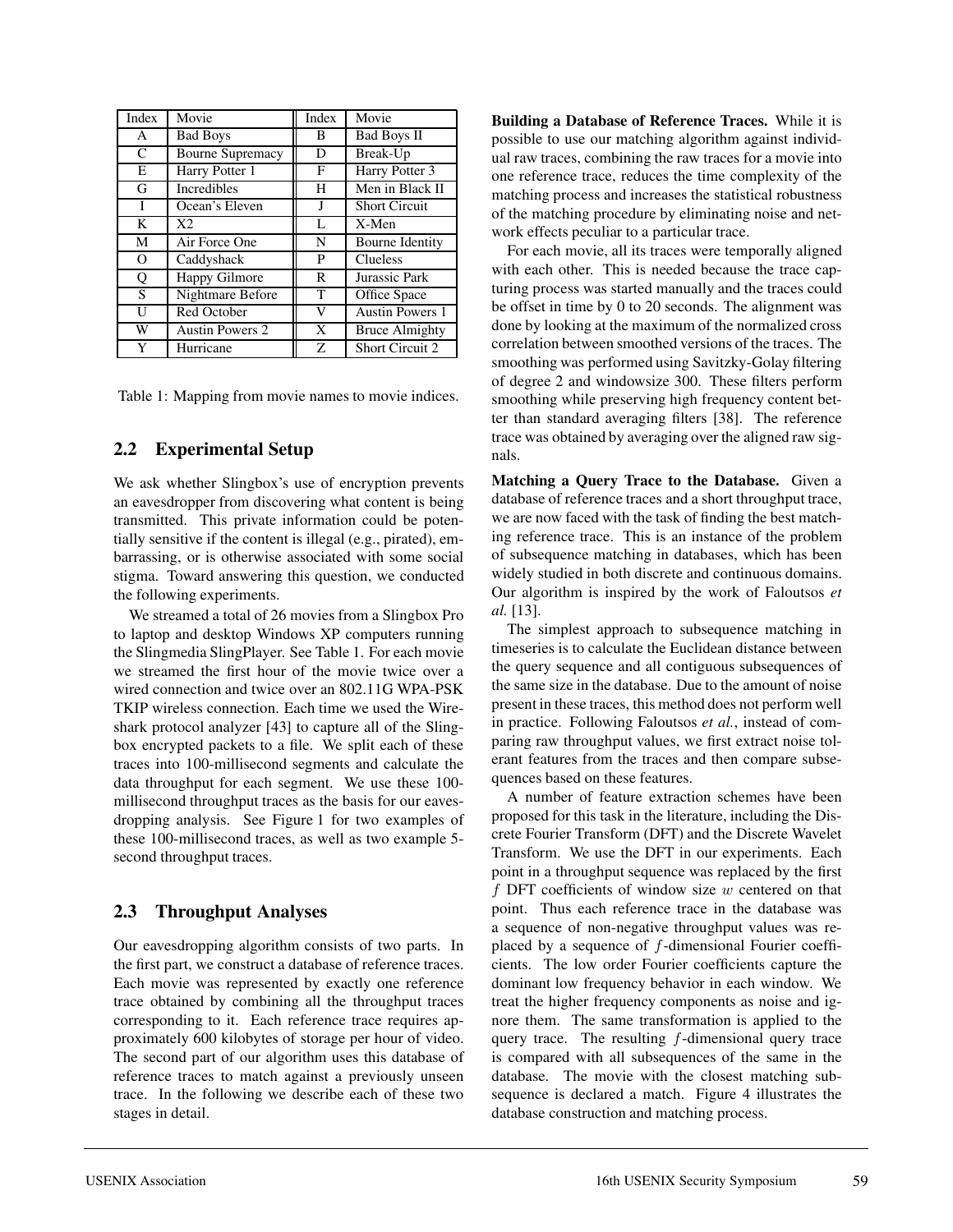

Figure 4: Database construction and query matching. The raw throughput traces corresponding to a movie are aligned and averaged to produce a single composite trace. A windowed Fourier transform is performed on the composite trace and the first  $f = 2$  coefficients are kept. A database of movie signatures is constructed in this manner. A query trace is transformed similarly into a signature, and the minimum sliding window distance between the movie signatures and the query signature is calculated. The movie with the minimum distance is declared a match.

We note that exhaustive matching of all subsequences would not be computationally feasible in a production environment with thousands of references traces. Methods based on approximate nearest neighbor searching can be used to substantially accelerate the matching process without a significant loss in accuracy [13].

**Experiments.** The above algorithm has two parameters. The size  $w$  of the sliding window used to extract the features and the number of Fourier features  $f$ , extracted from each window. Both affect the recognition performance of the algorithm. Small values of  $w$  and  $f$  result in high noise sensitivity, and large values result in over-smoothing of the data. The other factor that affects recognition performance is the length  $l$  of the query trace. To choose a good parameter setting, we studied the behavior of the algorithm described above for varying values of  $w = [100, 300, 600], f = [1, 2, 4]$ . For each setting of the parameters, a random query trace of length  $l = 6000$  was extracted from one of the raw throughput traces and compared using the matching algorithm described above. This procedure was repeated 100 times for every parameter setting. The highest accuracy was obtained for  $w = 100$  and  $f = 2$ , or a sliding window of 10 seconds with two Fourier coefficients per window.

We now fix  $w = 100$  and  $f = 2$  parameters, vary  $l = [6000, 12000, 18000, 24000]$  (10, 20, 30, and 40 minutes), and estimate the prediction accuracy of the

eavesdropping algorithm. This is done by choosing one throughput trace at a time, constructing the reference trace database using the rest of the throughput traces and then counting how many times random subsequences from the chosen trace result in an incorrect prediction. The average number of incorrect matches over all traces is the leave one out error [18]. In our experiment, 50 random subsequences were chosen from each trace. Sometimes a good shortlist of possible matches is also useful, where the list can be further trimmed with side information, for example, the cable schedule for the area. To account for this possibility, not only do we count the number of times we get the best match right, we also count for varying values of  $k = 1, \ldots, 5$ , when the algorithm correctly ranks the movie amongst the top k matches.

Table 2 reports the overall accuracy (1-error) of the algorithm, where the accuracy (true positive rate) was computed over all 26 movies. (We define the true positive rate of a movie  $M$  as the rate at which a random query trace for movie  $M$  is correctly identified as movie  $M$ ; we define the false positive rate of a movie  $M$  as the rate at which a random query trace for a movie  $M' \neq M$ is incorrectly identified as movie  $M$ .)

For 10- and 40-minute queries, the overall accuracy rates are respectively 62% and 77%. Table 3 and Figures 5 and 6 show that the accuracy rate for individual movies can be significantly higher. From Table 3, 15 of our 26 movies had  $\geq 98\%$  true positive rates for 40-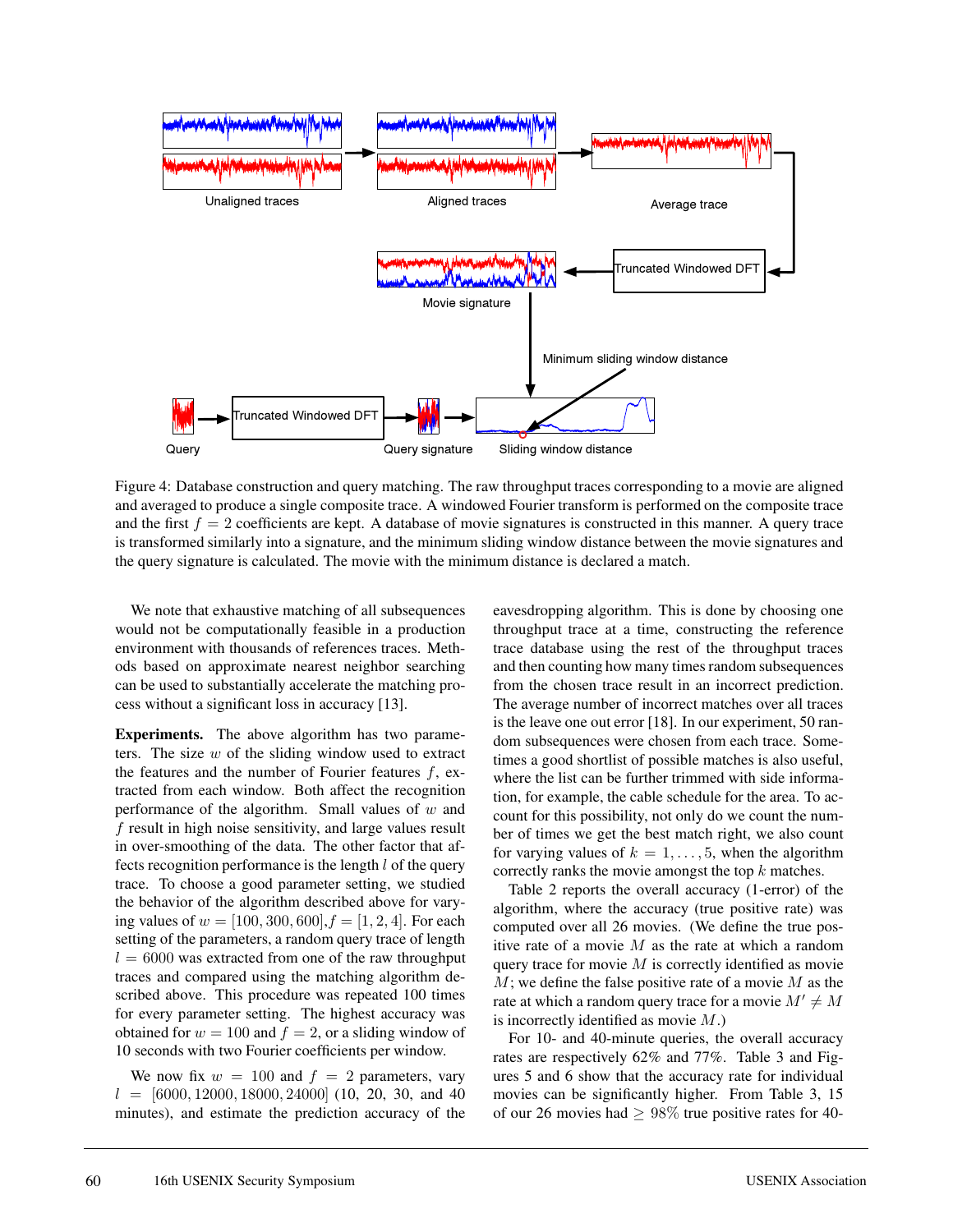

Figure 5: Confusion matrices for: (a) 10 minute probes from both wired and wireless traces; (b) 40 minute probes from both wired and wireless traces; (c) 40 minute probes from wired traces; (d) 40 minute probes from wireless traces. The color scale is on the right; black corresponds to 1.0 and white corresponds to 0.0.

|         | $k=1$ | $k=2$ | $k=3$ | $k=4$ | $k=5$ |
|---------|-------|-------|-------|-------|-------|
| 10 mins | 0.62  | 0.66  | 0.69  | 0.71  | 0.73  |
| 20 mins | 0.71  | 0.75  | 0.78  | 0.80  | 0.82  |
| 30 mins | 0.74  | 0.79  | 0.81  | 0.84  | 0.85  |
| 40 mins | 0.77  | 0.81  | 0.84  | 0.86  | 0.89  |
| chance  | 0.04  | 0.08  | 0.12  | 0.15  | 0.19  |

Table 2: Overall accuracy of the eavesdropping algorithm. The rows correspond to 10, 20, 30, and 40 minute query traces, and the columns report the success with which the algorithm correctly placed the movie in the top  $k$  matches. The bottom row correspond to the probability of a match by random chance.

minute traces with  $k = 1$ , and 22 of our 26 movies had  $\leq 1\%$  false positive rates for our 40-minute traces with  $k=1$ .

Figures 5 (a) and (b) show the confusion matrices for 10 and 40 minute query traces with  $k = 1$ . The shade of the cell in row  $i$ , column  $j$  denotes the rate at which the  $i$ -th movie is identified as the  $j$ -th movie; the cells on the diagonal correspond to correct identifications. Contrasting Figures 5 (a) and (b) visually show the increase in accuracy as the length of the query trace increases. Our wireless traces have a higher level of noise as compared to our wired traces. Figures 5 (c) and (d) therefore show the confusion matrices for when the query is restricted to (c) wired and (d) wireless traces. Note that a few movies were misidentified as Caddyshack, as represented by the vertical band most visible in Figure 5 (c); this is likely due to the fact that the bitrate for Caddyshack was fairly constant and the misidentified movies had significant noise (e.g., the wireless traces for Austin Powers 1 had significant noise, which influenced the composite reference trace and therefore the ability of the Austin Power query trace to match to the reference trace).

|                         |                   | True positives | False positives   |        |  |  |  |  |  |
|-------------------------|-------------------|----------------|-------------------|--------|--|--|--|--|--|
|                         | $n$ minute probes |                | $n$ minute probes |        |  |  |  |  |  |
| Movie Index             | $n=10$            | $n=40$         | $n=10$            | $n=40$ |  |  |  |  |  |
| А                       | 0.67              | 0.95           | 0.00              | 0.00   |  |  |  |  |  |
| B                       | 0.51              | 0.86           | 0.01              | 0.00   |  |  |  |  |  |
| $\overline{\mathsf{C}}$ | 0.38              | 0.60           | 0.01              | 0.00   |  |  |  |  |  |
| D                       | 1.00              | 1.00           | 0.02              | 0.01   |  |  |  |  |  |
| E                       | 0.78              | 1.00           | 0.04              | 0.02   |  |  |  |  |  |
| $\overline{F}$          | 0.47              | 0.99           | 0.00              | 0.00   |  |  |  |  |  |
| G                       | 0.99              | 0.98           | 0.00              | 0.00   |  |  |  |  |  |
| H                       | 0.90              | 0.99           | 0.00              | 0.00   |  |  |  |  |  |
| I                       | 0.87              | 1.00           | 0.00              | 0.01   |  |  |  |  |  |
| Ţ                       | 0.66              | 1.00           | 0.01              | 0.00   |  |  |  |  |  |
| K                       | 0.99              | 0.99           | 0.00              | 0.00   |  |  |  |  |  |
| L                       | 0.99              | 1.00           | 0.03              | 0.02   |  |  |  |  |  |
| M                       | 0.98              | 0.99           | 0.00              | 0.00   |  |  |  |  |  |
| N                       | 0.79              | 1.00           | 0.00              | 0.01   |  |  |  |  |  |
| $\Omega$                | 0.72              | 1.00           | 0.08              | 0.10   |  |  |  |  |  |
| $\mathbf{P}$            | 0.22              | 0.68           | 0.01              | 0.01   |  |  |  |  |  |
| Q                       | 0.18              | 0.59           | 0.00              | 0.02   |  |  |  |  |  |
| R                       | 0.10              | 0.02           | 0.00              | 0.00   |  |  |  |  |  |
| S                       | 0.37              | 0.20           | 0.03              | 0.00   |  |  |  |  |  |
| T                       | 0.83              | 1.00           | 0.02              | 0.00   |  |  |  |  |  |
| U                       | 0.97              | 1.00           | 0.06              | 0.01   |  |  |  |  |  |
| $\overline{\rm v}$      | 0.07              | 0.06           | 0.01              | 0.01   |  |  |  |  |  |
| W                       | 0.99              | 1.00           | 0.01              | 0.01   |  |  |  |  |  |
| X                       | 0.14              | 0.10           | 0.01              | 0.00   |  |  |  |  |  |
| Y                       | 0.12              | 0.49           | 0.01              | 0.00   |  |  |  |  |  |
| Z                       | 0.18              | 0.50           | 0.01              | 0.00   |  |  |  |  |  |

Table 3: True and false positive rates for 10 and 40 minute probes of both wired and wireless traces. The true positive rate of a movie  $M$  is the rate at which an n-minute query of that movie is correctly identified as movie  $M$ . The false positive rate of a movie  $M$  is the rate at which an  $n$ -minute query of some other movie  $M' \neq M$  is incorrectly identified as M.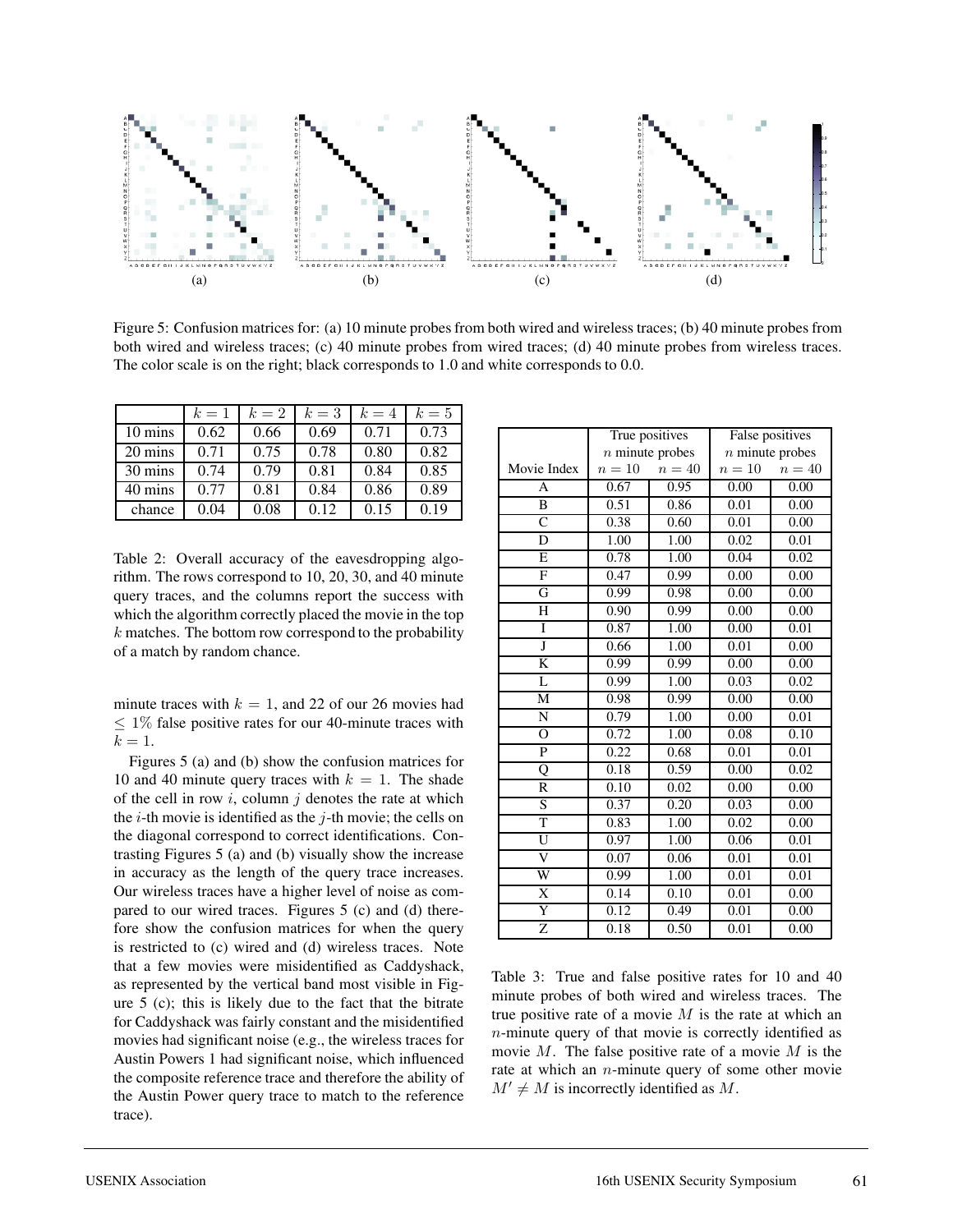

Figure 6: Accuracy per movie for 40 minute query traces;  $k = 1$  through  $k = 5$ .

#### **2.4 Limitations, Implications, and Challenges**

While our experiments were conducted in a laboratory setting, they do reflect some possible configurations that one might encounter in a future home equipped with many wireless multimedia devices. The implications of our results are, therefore, that an adversary in close proximity to a users' home might be able to infer information about what videos a user is watching. This adversary might be a nosy neighbor. Or the adversary might be someone sitting outside in a van, looking to collect forensics evidence about those viewing "illegal" (e.g., censored or pirated) content. Moreover, a content producer (such as the creator of a movie) could intentionally construct its movies to have stronger, more distinctive fingerprints. This situation would seem to violate the user's perception of privacy within their own home, especially given the Slingbox Pro's use of encryption.

More broadly, our Slingbox results provide further evidence that encryption alone cannot fully conceal the contents of encrypted data. Other results show that one can infer the origins of encrypted web traffic or infer application protocol behaviors from encrypted data [30, 45]. Concurrent with this work, Wright *et al.* show how variable bitrate encodings can reveal the language spoken through an encrypted VoIP connection [46]. Protecting against such information leakage vectors for all possible applications seems to be a fundamental challenge. Indeed, it may be difficult to simultaneously preserve desirable properties like low-latency and low bandwidth consumption while also allowing for applications with bursty or otherwise data-dependent communication properties. As a concrete example, while it may be possible to significantly raise the bar against information leakage through the Slingbox by having the Slingbox push data at a constant rate while a user is watching a movie, a passive eavesdropper may still be able to learn when a user watches movies, and for how long. The challenge, therefore, is to first determine the possible information leakage vectors, understand their implications, and develop technical means for mitigating them.

#### **3 The Nike+iPod Sport Kit: Devices that Reveal Your Presence**

The Nike+iPod Sport Kit foreshadows the types of application-specific UbiComp devices that we might soon find ourselves wearing as part of our daily routine. Indeed, based on publicly available information about the intended usage of the Nike+iPod Sport Kit, as well as our own personal observations, we expect that many Nike+iPod users will always leave their Nike+iPod sensors turned on and in their shoes.

We describe here the steps we took to discover the Nike+iPod protocol; our goal was to assess whether the Nike+iPod Sport Kit provides protection mechanisms against an adversary who wishes to track users' locations. Having uncovered no such protection mechanisms, we then describe our subsequent steps to gauge how easy and cheap it might be for an adversary to implement our attacks. Finally we consider fixes to the Nike+iPod protocol as well as some broader research challenges that our results raise.

#### **3.1 Nike+iPod Description**

The Nike+iPod Sport Kit allows runners and walkers to hear real time workout progress reports on their iPod Nanos. A typical user would purchase an iPod Nano, a Nike+iPod Sport Kit, and either a pair of Nike+ shoes or a special pouch to attach to non-Nike+ shoes. The kit consists of a receiver and a sensor. Users place the sensor in their left Nike+ shoe and attach the receiver to their iPod Nano as shown in Figure 2. The sensor is a 3.5cm x 2.5cm x 0.75cm plastic encased device, and the receiver is a 2.5cm x 2cm x 0.5cm plastic encased device. When a person runs or walks the sensor begins to broadcasts sensor data via a radio transmitter whether or not an iPod Nano is present. When the person stops running or walking for ten seconds, the sensor goes to sleep. When the iPod Nano is in *workout mode* and the receiver's radio receives sensor data from the sensor, the receiver will relay (a function of) that data to the iPod Nano, which will then give audio feedback (via the iPod headphones) to the person about his or her workout. As of September 2006, Apple has sold more than 450,000 of the \$29 (USD) Nike+iPod Sport Kits [1].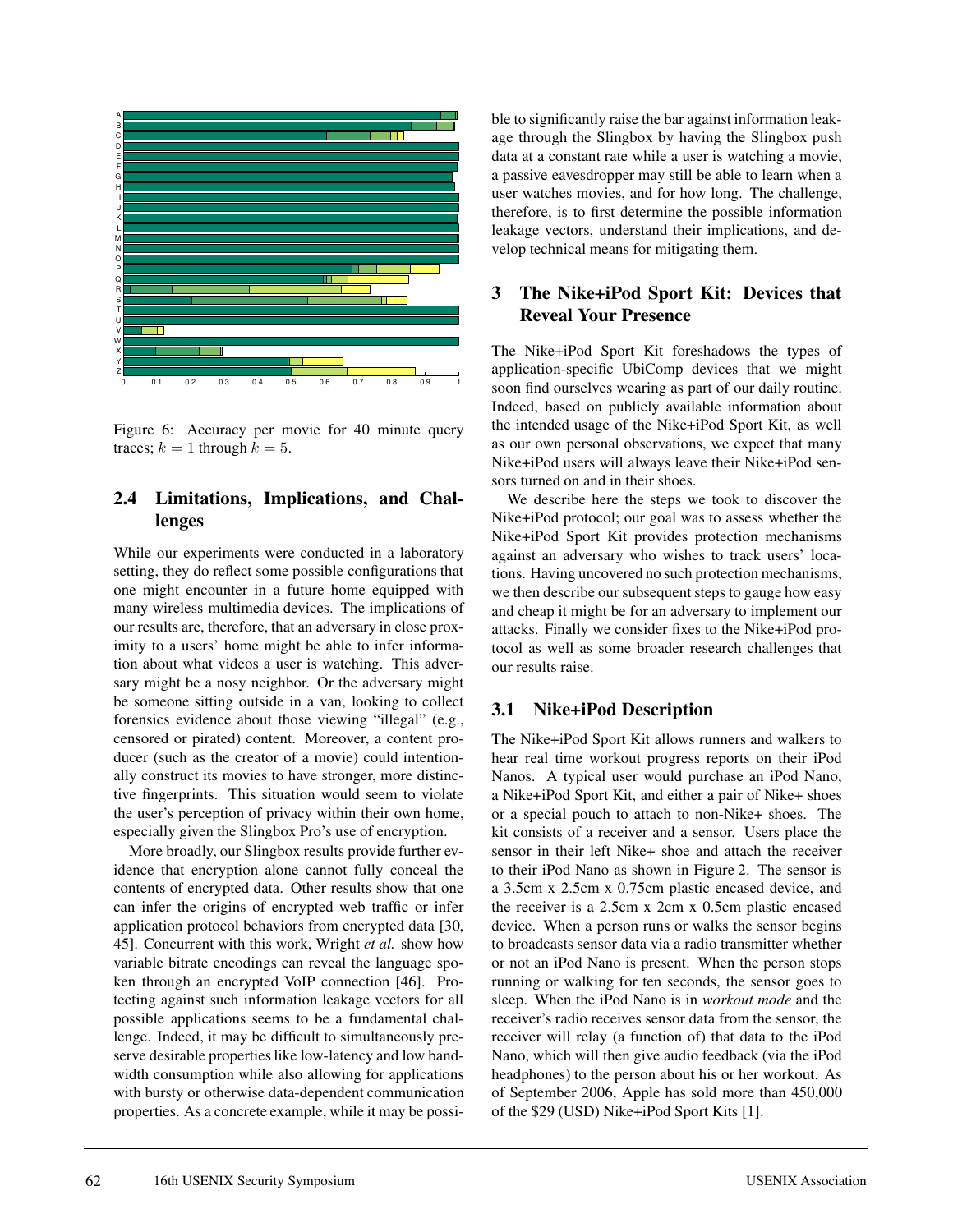#### **3.2 Discovering the Nike+iPod Protocol**

**Initial Analysis.** The first step was to learn how the Nike+iPod sensor communicates with the receiver. According to the Nike+iPod documentation, a sensor and receiver need to be *linked* together before use; this linking process involves user participation. Once linked, the receiver will only report data from that specific sensor, eliminating the readings from other nearby sensors. The receiver can also remember the last sensor to which it was linked so that users do not need to perform the linking step every time they turn on their iPods. The receiver can also later be linked to a different sensor (for a replacement sensor or different user), but under the standard user interface the receiver can only be linked to one sensor at any given time.

We observed, however, that a single sensor could be linked to two receivers simultaneously, meaning that two people could use their iPod Nanos and the standard user interface to read the data from a single Nike+iPod sensor at the same time. Further investigation revealed that the sensor was a transmitter only, meaning that it was incapable of knowing what iPod or receiver it was associated with. This observation provides the underlying foundation for our results since it concretely shows that a Nike+iPod Sport Kit does not enforce a strong, exclusive, one-to-one binding between a sensor and a receiver. Having made this observation, we then commenced to uncover more details about the Nike+iPod protocol.

**The Hardware, Serial Communications, and Unique Identifiers.** The Nike+iPod Sport Kit receiver communicates with the iPod Nano through the standard iPod connector. Examining which pins are present on the receiver's connector and comparing those pins with online third-party pin documentation [24], we determined that communication was most likely being done over a serial connection.

Opening the white plastic case of the receiver reveals a component board and the pin connections to the iPod connector. There are ten pins in use; three of these pins are used in serial communication: ground, iPod transmit, and iPod receive. We verified that digital data was being sent across this serial connection using an oscilloscope and soldered wires connecting them to the serial port of our computer. With the receiver connected to the iPod we turned on the iPod and observed data sent in both directions over the serial connection.

As noted above, before the receiver can be used with a new sensor, the sensor must be *linked* with the receiver. This is initiated by the user through menus in the iPod interface. The user is asked to walk around so that the sensor can be detected by the receiver. When the link process is started, the iPod sends some data to the receiver. Then, the receiver begins sending data back to the iPod until the new sensor is discovered and linked by the receiver. Finally, the iPod sends some more data back to the receiver.

After collecting and comparing several traces of the link process with several different sensors we noticed that linking seemed to complete when the third occurrence of a certain packet came from the receiver. These packets' payload started with the same four bytes; however, the next four bytes were different depending on which sensor we used. In all our experiments these four bytes appear to be consistent and unique for a single sensor, and therefore we refer to these four bytes as the sensor's *unique identifier* or *UID*. As further corroboration for the uniqueness of these UIDs, we find that we can use the iPod Nano as an oracle for translating between the UIDs and the Nike+iPod sensor's serial number as it appears on the back of the sensor; we omit details but instead refer the reader to Figure 7 for a sketch of how one might use an iPod Nano as a UID to serial number oracle. As suggested above, the Nike+iPod Sport Kit appears to use these UIDs for addressing purposes — after linking, a receiver will only report packets containing the specified UID.

**Automatically Discovering UIDs.** Our next step was to use the Nike+iPod receiver to listen for sensor UIDs in an automated fashion *without* the iPod Nano. To do this we modified an iPod female connector by soldering wires from the serial pins on the iPod connector to our adapter, adjusted the voltage accordingly, and attached 3.3V power to the power pin. We then plugged an unmodified Nike+iPod receiver into our female connector and replayed the data that we saw coming from the iPod when the iPod is turned on and then when the iPod enters link mode. This process caused the receiver to start sending packets over the serial connection to our computer with the identifiers of the broadcasting sensors in range. However, because our computer never responds to the receiver's packets, the link process never ends and the receiver continues to send to our computer the identifiers of transmitting sensors until power is removed.

**Implications.** Our observations here immediately imply that the Nike+iPod Sport Kit may leak private information about a user's location. Namely, as is well known in the context of other devices (like RFIDs and discoverable bluetooth devices [26, 27, 44]), if a wireless devices broadcasts a persistent globally unique identifier, an attacker with multiple wireless sniffers can correlate the location of that device (and by inference the user) across different physical spaces and over time.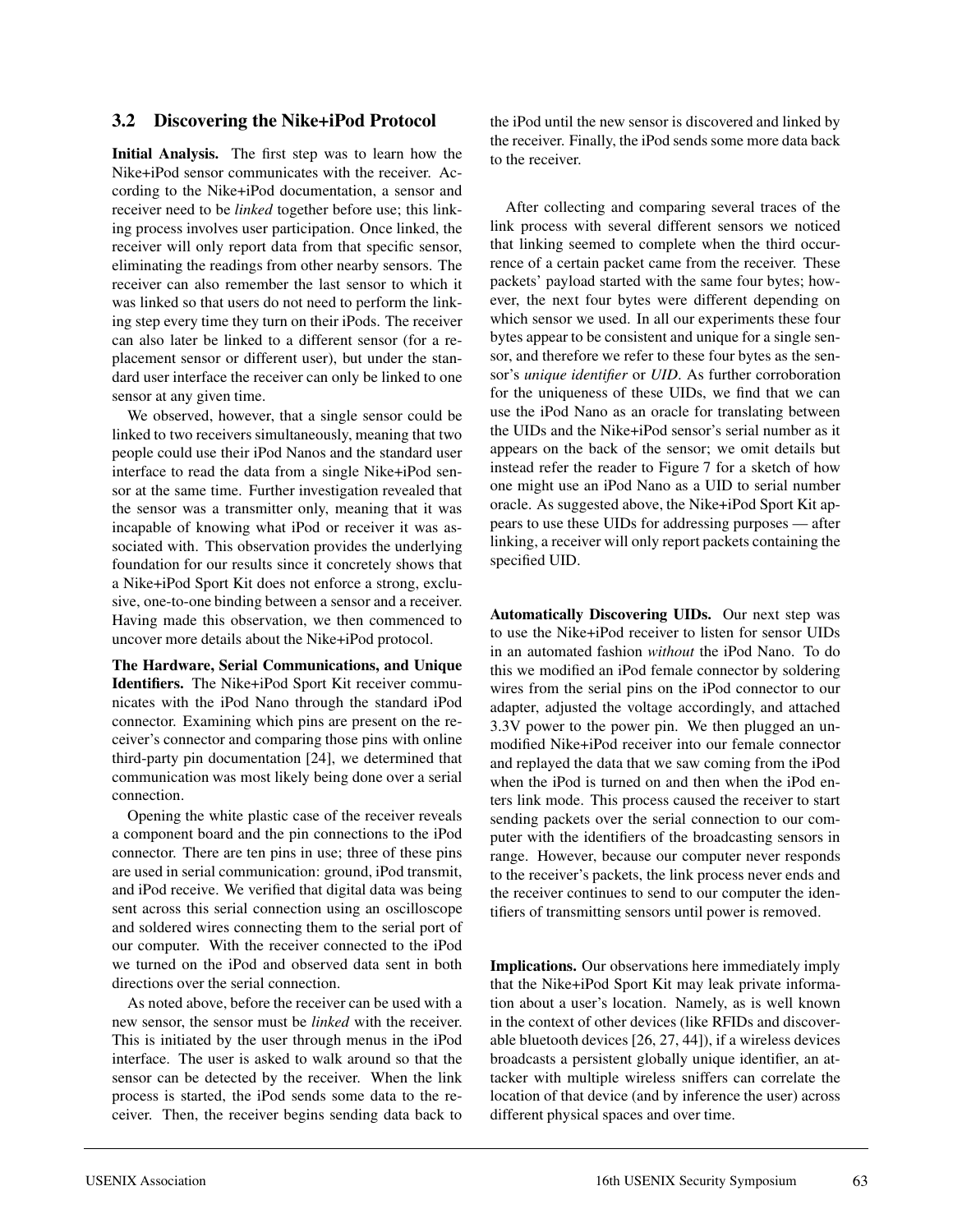

Figure 7: The figure on the left shows our approach for passively monitoring the serial communications between an iPod and the Nike+iPod receiver; the communications between the iPod and the receiver are over a physical, serial connection, and the communication from the sensor to the receiver is via a radio. The figure in the middle shows our approach for directly controlling a Nike+iPod receiver from a computer; the communication from the computer to the Nike+iPod receiver is over a physical serial connection. The figure on the right shows our approach for translating between a sensor's UID and the sensor's serial number.

### **3.3 Measurements**

To understand the implications of our observations in Section 3.2, we must understand the following properties of a Nike+iPod sensor: when it transmits; how often it transmits; the range at which the receiver hears the sensor's UID; and the collision behavior of multiple sensors. We have already partially addressed some of these properties, but elaborate on our observations here.

When the sensor is still, it is "sleeping" to save battery. When one begins to walk or run with the sensor in their shoe, the sensor begins transmitting. It is also possible to wake up the sensor without putting it in a shoe. For example, shaking the sensor while still in the sealed package from the store will cause it to transmit its UID. Sensors can also be awakened by tapping them against a hard surface or shaking them sharply. Similarly, if a sensor is in the pocket of one's pants, backpack, or purse, it will occasionally wake up and start transmitting. Once walking, running, or shaking ceases, the sensor goes to sleep after approximately ten seconds.

While the sensor is awake and nearby we observed that it transmits one packet every second (containing the UID). When the sensor is more distant or around a corner the receiver heard packets intermittently, but still on second intervals. When multiple sensors are awake near one another some packets get corrupted (their checksums do not match). As the number of awake sensors increase so does the number of corrupt packets. However, our tests with seven sensors indicated the receiver still hears every sensor UID at least once in a ten second window. During our experiments with the Nike+iPod sensors we observed approximately a 10 meter range indoors and a 10–20 meter range outdoors. Sensors are also detectable while moving quickly. Running by a receiver at approximately 10 MPH, the sensor is reliably received. Driving by someone walking with a sensor in their shoe, the sensor can be reliably detected at 30 MPH. We have not tested faster speeds.

# **3.4 Instrumenting Attacks**

Section 3.2 shows that it is possible for an adversary to extract a Nike+iPod sensor's UIDs from sniffed radio transmissions, and Section 3.3 qualifies the circumstances under which the receiver might be able to sniff those transmissions. These results already enable us to conclude that, despite broad awareness about the trackability concerns with unique identifiers in other technologies (e..g, RFIDs, discoverable bluetooth), new commercial products are still entering the market without any strong protection mechanisms for ensuring users' location privacy.

We now seek to explore just how easy — in terms of cost and technical sophistication — it might be for an adversary to exploit the Nike+iPod Sport Kit's lack of location privacy protection and, at the same time, to explore the types of applications that an adversary might build. For example, one application that we built is a GoogleMaps-based system that pools data from multiple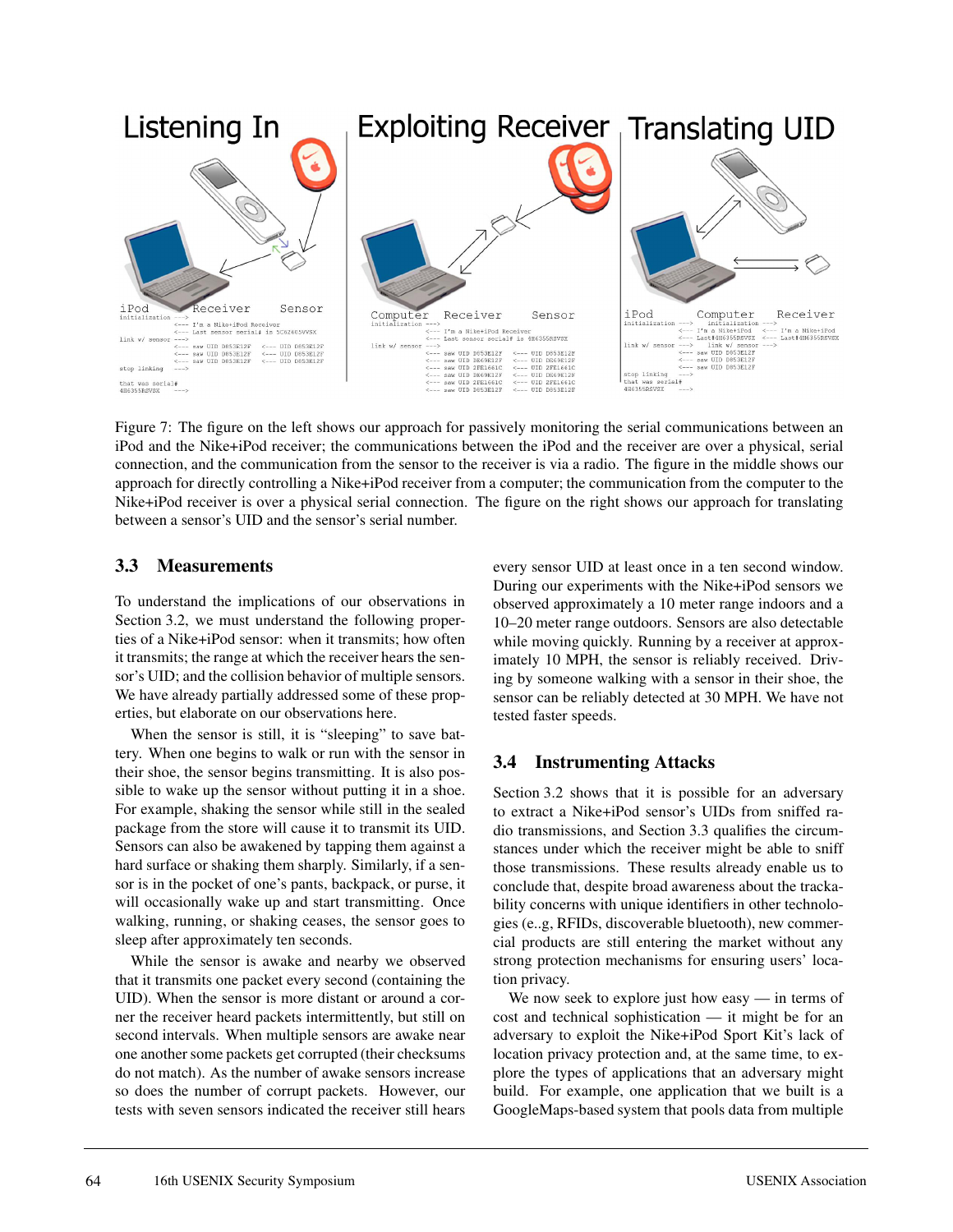Nike+iPod sniffers and displays the resulting tracking information on a map in real-time. When assessing the ease with which an attacker might be able to implement a Nike+iPod-based surveillance system, it is worth noting that the attacker may not need to write source code him or herself, but may instead download the necessary software from somewhere on the Internet. We built the following components and systems:

• **Receiver to USB Adaptor.** We created a compact USB receiver module for connecting the Nike+iPod receiver to a computer via USB. Our module does not require any modification to the Nike+iPod receiver; see Figure 3b, and consists of a female iPod connector [23] and a serial-to-USB board utilizing the FTDI FT2232C chipset [14]. We connected the serial pins and power pins of the iPod connector to the appropriate pins of the FT2232C board. When this module is connected to a computer, the receiver is then powered and a USB serial port is made available for our software to communicate with the receiver. With the receiver attached, this package is approximately 3cm x 3cm x 2cm.

We also created a windows serial communications tool for interfacing with the Nike+iPod Receiver using our adapter. Our tool can detect the UIDs of nearby Nike+iPod sensors and transmit those UID readings, a timestamp, and latitude and longitude information to a back-end SQL server for post-processing; the latitude and longitude are currently set manually. Optionally, when a sensor is detected, this application can take photographs with a USB camera and upload those photographs to the SQL server along with the UID information. This application can also SMS or email sensor information to pre-specified phone numbers or email addresses.

• **Gumstixs.** We also implemented a cheap Nike+iPod surveillance device using the Linux-based gumstix computers. This module consists of an unmodified \$29 Nike+iPod receiver, a \$109 gumstix connex 200xm motherboard, a \$79 wifistix, a \$27.50 gumstix breakout board, and a \$2.95 female iPod connector. The Nike+iPod receiver is connected directly to the gumstix's serial port, thereby eliminating the need for our serial-to-USB adaptor. The assembled package is 8cm x 2.1cm x 1.3cm and weighs 1.1 ounces; see Figure 3a.

Our gumstix-based module runs a 280 line C program that communicates with the Nike+iPod receiver over a serial port and that uses the wifistix 802.11 wireless module to wirelessly transmit realtime surveillance data to a centralized back-end server. The real-time reporting capability allows the gumstix module to be part of a larger real-time surveillance system. If an adversary does not need this realtime capability, then the adversary can reduce the cost of this module by omitting the wifistix.

• **A Distributed Surveillance System.** To illustrate the power of aggregating sensor information from multiple physical locations, we created a GoogleMapsbased web application. Our web application uses and displays the sensor event data uploaded to a central SQL server from multiple data sources. The data sources may be our serial communication tool or our gumstix application.

In real-time mode, sensors' UIDs are overlayed on a GoogleMaps map at the location the sensor is seen. When the sensor is no longer present at that location, the UID disappears. Optionally, digital pictures taken by a laptop when the sensor is first seen can be overlayed instead of the UID. In history mode, the web application allows the user to select a timespan and show all sensors recorded in that timespan. For example, one could select the timespan between noon and 6pm on a given day; all sensors seen that afternoon will be overlayed on the map at the appropriate location.

This application would allow many individuals to track people of interest. An attacker might also use this tool to establish patterns of presence. If many attackers with receivers cooperated, this software and website would allow the tracking and correlation of many people with Nike+iPod sensors. Among the related research, demonstration, and commercial bluetooth- and 802.11 wireless-based tracking systems (e.g., [6, 8, 10, 17, 31, 37, 39]), we are unaware of any other location-based surveillance system that goes as far as plotting subjects' locations on a map in real-time.

We also developed two other surveillance devices — one which uses a third-generation iPod and iPod Linux to detect nearby Nike+iPod sensors, and the other of which uses a second-generation Intel Mote (iMote2) to detect nearby Nike+iPod sensors and beams the recorded information to a paired Microsoft SPOT watch via bluetooth. For brevity, and since the above applications provide a survey of the applications that we developed, we omit discussion of our iPod Linux- and iMote2-based applications here.

### **3.5 Privacy-Preserving Alternatives**

Our results show that, despite public awareness of the importance of location privacy and untrackability, major new products are still being introduced without strong privacy guards. We consider this situation unfortunate since in many cases it is technically possible to signifi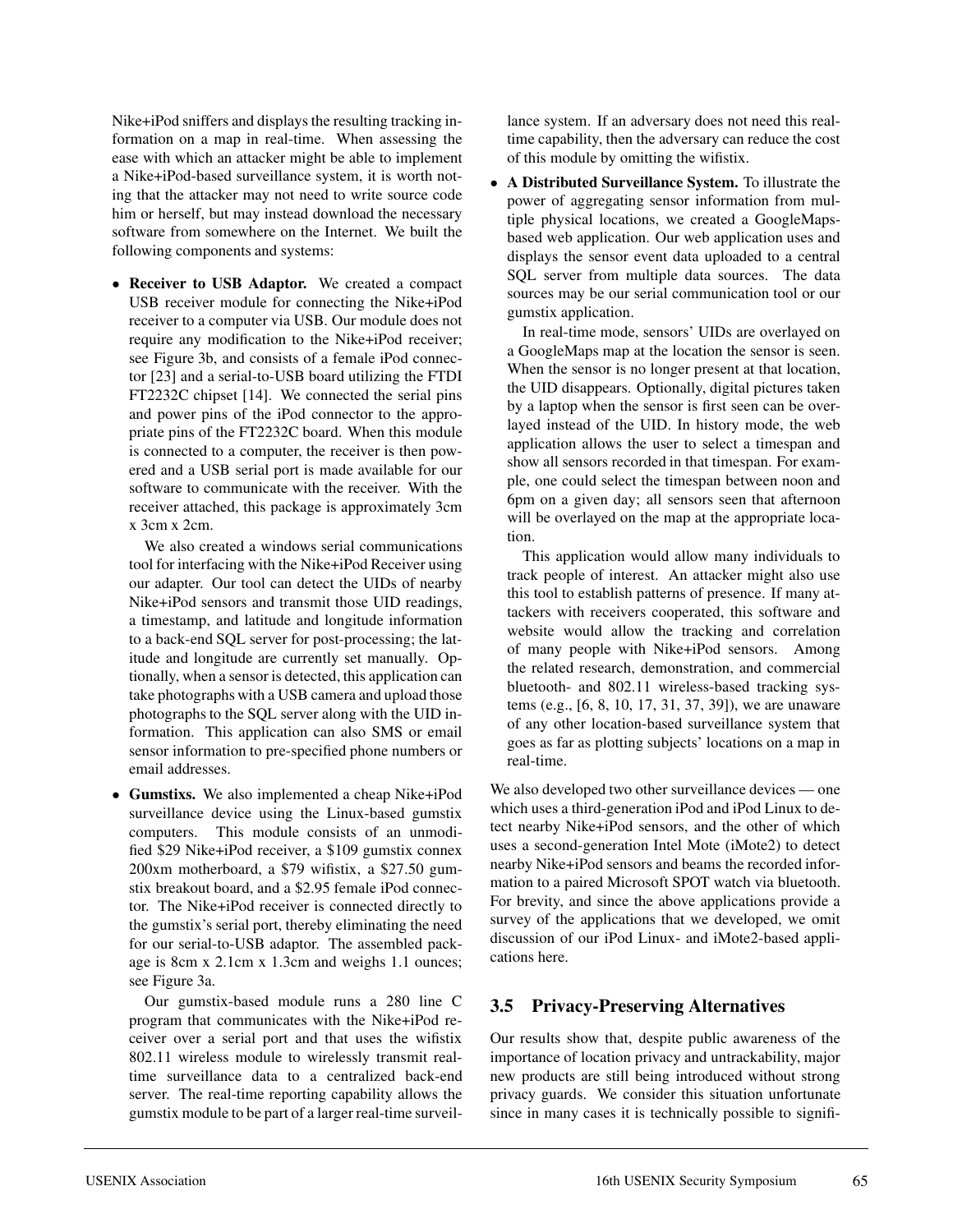cantly improve consumer privacy.

**Exploiting (Largely) Static Associations.** Consider the typical usage scenario for the Nike+iPod Sport Kit. In the common case, we expect that once a user purchases a Nike+iPod Sport Kit, he or she will rarely use the sensor from that kit with the receiver from a different kit. This means that the sensor and the receiver could have been pre-programmed at the factory with a shared secret cryptographic key. By having the sensor encrypt each broadcast message with this shared key, the Nike+iPod designers could have addressed most of our privacy concerns about the Nike+iPod application protocol; there may still be information leakage through the underlying radio hardware, which would have to be dealt with separately. If the manufacturer decides a sensor from one kit should be used with the receiver from a separate kit, then several options still remain. For example, under the assumption that one will only rarely want to use a sensor from one kit with a receiver from another, the cryptographic key could be written on the backs of the sensors, and a user could manually enter that key into their iPods or computers before using that new sensor. Alternately, the sensor could have a special button on it that, when pressed, causes the sensor to actually broadcasts a cryptographic key for some short duration of time.

**Un-Sniffable Unique Identifiers.** Assume now that both the sensor and the receiver in a Nike+iPod Sport Kit are preprogrammed with the same shared 128-bit cryptographic key  $K$ . One design approach would be for the sensor to pre-generate a new pseudorandom 128-bit value  $X$  during the one-second idle time between broadcasts. Although the sensor could generate  $X$  using physical processes, we suggest generating  $X$  by using  $AES$ in CTR mode with a second, non-shared 128-bit AES key  $K'$ . Also during this one-second idle time between broadcast, the sensor could pre-generate a keystream  $S$  using AES in CTR mode, this time with the initial counter  $X$  and the shared key  $K$ . Finally, when the sensor wishes to send a message M to the corresponding receiver, the sensor would actually send the pair  $(X, M \oplus S)$ , where "⊕" denotes the exclusive-or operation. Upon receiving a message  $(X, Y)$ , the receiver would re-generate  $S$  from  $X$  and the shared key  $K$ , recover M as  $Y \oplus S$ , and then accept M as coming from the paired sensor if  $M$  contains the desired UID. This construction shares commonality with the randomized hash lock protocol for anonymous authorization [42] in which an RFID tag reader must try all tag keys in order to determine the identity of an RFID tag; in our case a receiver must attempt to decrypt all received messages, even when the messages are intended for other receivers. While it is rather straightforward to argue that this construction provides privacy at the application level against passive adversaries (by leveraging Bellare *et al.*'s [4] provable security results for CTR mode encryption), we do acknowledge that this construction may not fully provide all desired target security properties against active adversaries. Furthermore, we acknowledge that there are ways of optimizing the approach outlined above, and that the above approach may affect the battery life, manufacturing costs, and usability of the Nike+iPod Sport Kit.

**Use an On-Off Switch.** One natural question to ask is whether a sufficient privacy-protection mechanism might simply be to place on-off switches directly on all mobile personal devices, like the Nike+iPod Sport Kit sensors. Unfortunately, this approach by itself will not protect consumers' privacy while the devices are in operation. Additionally, we believe that it is unrealistic to assume that most users will actually turn their devices off when not in use, especially as the number of such personal devices increases over time.

## **3.6 Challenges**

While the above discussion clearly shows that it is possible to significantly improve upon the privacy properties of the current Nike+iPod Sport Kits, from a broader perspective the solutions advocated above are somewhat unsatisfying. For example, how does one generalize the above recommendations (or derive new recommendations) for wireless devices that do not have largely static pairings, such as commercial 802.11 wireless hot spots or the dynamic peer-to-peer pairings of the Zune, where one may wish to allow for *ad hoc* network formations but still restrict access to only authorized devices? And how does one reduce the extra costs (e.g., battery lifetime, packet size, the need to decrypt packets intended to other parties), to environments that cannot afford the extra resource requirements? If we wish to provide a strong level of location privacy for future UbiComp devices, we need to develop mechanisms for handling such broad classes of situations.

The challenge, therefore, is to provide anonymous communications for wireless devices in more diverse and potentially *ad hoc* environments. This challenge is not unique to us — indeed, others have also considered this problem in other restricted contexts [16, 21, 33, 42, 28, 33, 44] — but bears repeating given the potential complexities; e.g., while we have focused this discussion on unique identifiers, which by themselves are not trivial to address, application characteristics and other side channel information, which can survive encryption [30, 45], might facilitate the tracking and identification of individuals.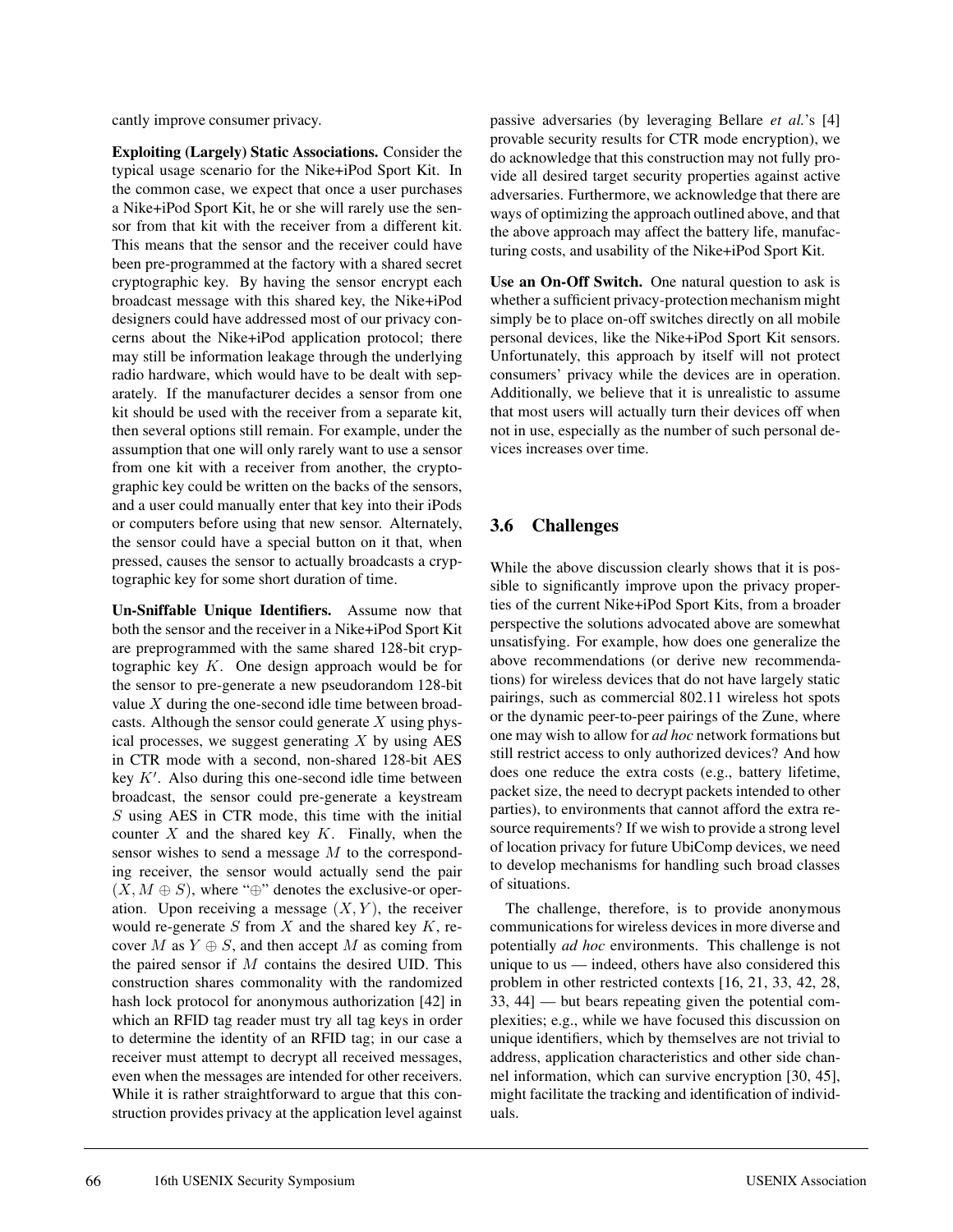### **4 Zunes: Challenges with Managing** *Ad Hoc* **Mobile Social Interactions**

The Microsoft Zune portable media player is one of the first portable media devices to include wireless capability for the purpose of sharing media. Zune owners can enter a coffee shop, turn on their Zune, and discover nearby Zunes. Once a nearby Zune is discovered, users can send music or photos to the nearby Zune. Discovery and sharing are meant to facilitate social interaction; hence the Zune slogan: "Welcome to the Social." Like the Nike+iPod Sport Kit and SlingBox, the Zune represents a gadget pioneering a new application space and represents a central example of our third class of Ubi-Comp devices geared toward catalyzing new social interactions. However, we demonstrate that there are challenges with protecting users' privacy and safety while simultaneously providing ad hoc communications with strangers.

### **4.1 Zune Description**

We focus this description on how the Zune media player allows users to control their social interactions. Consider a scenario consisting of two users, Alice and Bob, and assume that Alice and Bob respectively name their Zunes AliceZune and BobZune; Alice and Bob choose these names when they configure their Zune. If Bob wishes to utilize the Zune social system, to see who's around, he would first use the Zune interface navigate to the "community – nearby devices" menu. He will then see the names of all discoverable nearby Zunes and, depending on the options chosen by the owners of the other Zunes, the names of the songs that his neighbors are listening to or their state (online/busy). If Bob wishes to share a song or picture with his neighbors, he must first select the song or picture and then select the "send" option. The Zune will then show Bob the names of nearby Zunes, and Bob can then send the song or picture to a neighbor of his choosing, in this case AliceZune. The interface on Alice's Zune asks whether Alice wishes to accept a song from BobZune; no additional information about the song or picture is included in the prompt. Alice has two choices: to accept the content or to not accept the content. If Alice accepts the song and later decides that she would like to prevent Bob from ever sending her a song in the future, she can navigate to her Zune's "community – nearby devices" menu, select BobZune, and then select the "block" option.

### **4.2 Circumventing the Zune Blocking Mechanism**

Microsoft appears to envision a world where Zune owners wish to receive interesting content from people they have never met before. Of course, these users also wish to avoid being bothered by people or companies that send inappropriate or annoying content, hence the Zune's blocking feature. Such a situation is not purely hypothetical; indeed, there has recently been media reports about advertisers beaming unsolicited content to users with discoverable Bluetooth devices [7].

Unfortunately, we find that a malicious adversary could circumvent the Zune blocking feature, and we have verified this in practice. The critical issue revolves around how blocking is actually implemented on the Zunes. When Bob sends a song or image to Alice, Alice is only given the option of accepting or denying the song or image; she is not given the option of blocking the sender. Then, after playing the song or viewing the image, if Alice wishes to block Bob's Zune in the future, she must navigate to the "community – nearby devices" menu and actively choose to block BobZune.

The crux of the problem is that Alice will not be able to block Bob's Zune if BobZune is no longer nearby or discoverable.

**Disappearing attack Zune.** A simple method to circumvent the Zune block feature is, after beaming an inappropriate image, to turn the wireless on the originating Zune off. Since Alice may remember the name of Bob's Zune, and thereby simply deny messages from BobZune in the future, Bob can change the name of his Zune before trying to beam Alice additional content. Also, before beaming Alice the inappropriate content in the first place, Bob could scan his nearby community, find a nearby Zune named CharlieZune, and then name his Zune CharlieZune. If Bob sends inappropriate content to Alice and then turns off his wireless, he might trick Alice into blocking the real CharlieZune.

**Fake MAC addresses.** Upon further investigation, we find that the Zune neighbor discovery process and blocking mechanism is based on 802.11 probe-responses and MAC addresses. Bob could therefore use a Linux laptop to fool Alice into thinking that she has blocked BobZune when in fact she has not; unlike the observation in the previous paragraph, our attack here works even when there are no other nearby Zunes.

Building on the scenario above, where Bob sends inappropriate content to Alice, disables his Zune's wireless, and changes his Zune's name. Suppose Alice does not like the content she received from Bob and navigates to the nearby list on her Zune. Bob can use his laptop to send out Zune 802.11 probe-responses with the same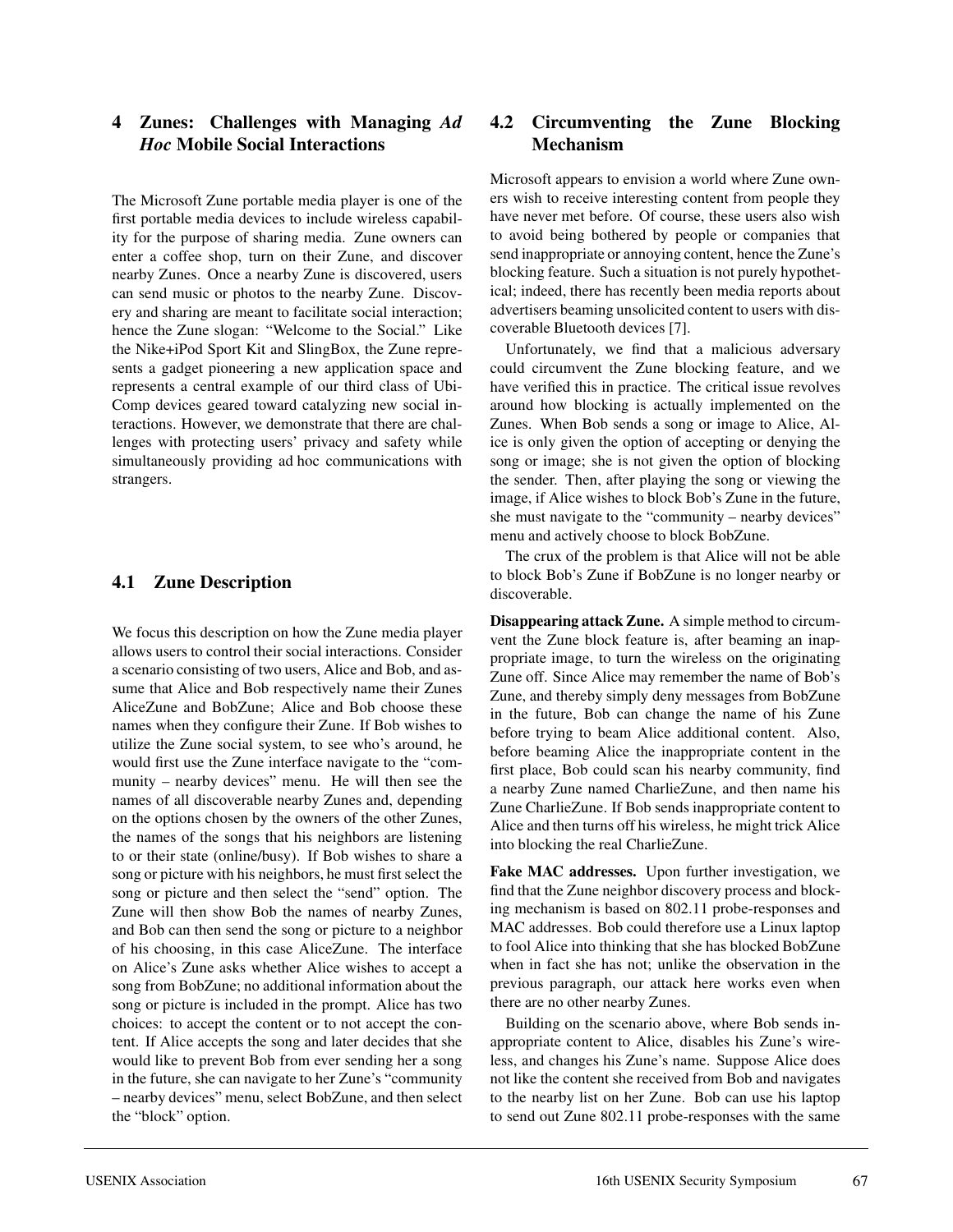name that his Zune was using but with a different MAC address. Alice will then see the previous name of Bob's Zune in her nearby list and select the block command. It will now appear to Alice that she has blocked Bob's Zune. Conversely, what has actually occurred is Alice has blocked a different MAC address. The next time Bob enables his Zune's wireless and attempts to send inappropriate content to Alice, it will appear to Alice that Bob is sending content from a third BobZune that Alice has never seen before. We have implemented a C application for Linux that uses the MadWiFi drivers and an Atheros Chipset-based wireless card to listen to 802.11 proberequests from Zunes and send a Zune probe-response with whatever name and MAC address the user desires.

**Post-blocking privacy.** Lastly, even when the blocking mechanism is used successfully, it only stops Alice from receiving new content pushes from BobZune; the malicious user, Bob, can still detect Alice's presence unless she turns off her Zune's wireless capability all together; this has the negative side effect of preventing Alice from sharing any media at all if she doesn't want to be detectable by Bob.

### **4.3 Improving User Control**

Perhaps the most natural method for protecting against such unsolicited content is to adopt what is now common practice in other social applications, such as instant messaging: create a "buddy list" and only accept connections from known buddies. One might populate the buddy list using some interactions that require two Zunes to be in close proximity [2]. Such a buddy list is, however, in direct conflict with the Zune's intended goal of initiating *ad hoc* interactions with total strangers.

Therefore, the goal is to improve the resistance of the Zune blocking mechanisms to attacks like those we present above. One simple solution to Bob's blocking circumvention is to record which Zune sent the specific media and allow the user to block the *sender* of media even if they are not currently nearby and active. We note, however, that there are some subtleties that one must consider. For example, since the Zune blocking mechanism described above seems to be based on the Zune's MAC address (recall that our C program in Section 4.2 created 802.11 probe-responses with forged MAC addresses to trick the Zune blocking feature) Bob might still be able to circumvent this improved blocking mechanism by mounting a MAC-rewriting man-in-the-middle attack between his Zune and Alice's. Since the Zune's communicate using encryption, MAC rewriting of this form will not, however, be successful if the Zunes' MAC addresses are used as input to the encryption key derivation process. We have currently not successfully determined whether or not this is actually the case, but argue

below that the use of MAC addresses for this purpose is fundamentally problematic if one also wishes to protect information about a user's presence to outsiders (recall Section 3).

# **4.4 Challenges**

While there has been significant research on providing control over private information in social networks in ubiquitous social applications, much of the work focuses on situations with hierarchical or other complex relationships, such as boss/spouse/friend or buddies/nonbuddies [22]. While there is still much work to be done in this space, the Zunes suggest another scenario in which a key target application is to share content with strangers. Blocking individuals in such a scenario can be very challenging when users have complete control over the information that their devices present to others.

When all the devices are homogeneous and incorporate a secure hardware module, one possibility is to let that secure hardware control what information is shared with the user and other devices, and to ensure that some information (such as a unique identifier) is not mutable by the user. The secure hardware might then use this nonmutable information to control blocking. Coupled with the discussion in Section 3, one must ensure that these unique identifiers do not reveal private information about a user's presence. For example, this unique identifier should not be an 802.11 MAC address, which the Zunes currently appear to use for blocking purposes. While there might be approaches for addressing this problem in the case of homogeneous devices with secure hardware from the same manufacturer (e.g., restricted behavior on the secure hardware and symmetric key agreement using the exchange of anonymous public keys [3] signed using a group signature scheme [9]), solving this problem in the case of a heterogeneous environment appears to be a challenge.

# **5 Conclusions**

We technically explore privacy and security properties of several commercial UbiComp products. We find that despite research and public awareness, these products do not provide strong levels of privacy protection and do not put the user in control of their private information.

Our analysis of the encrypted SlingBox stream suggests that transmission characteristics from variable data rate encoding can cause information leakage even when such a stream is encrypted. This puts users privacy at risk because one might assume encryption is enough to thwart an eavesdropper from learning what media one is watching. Our first attempt at recognizing movies via their variable throughput in a 26 movie database yielded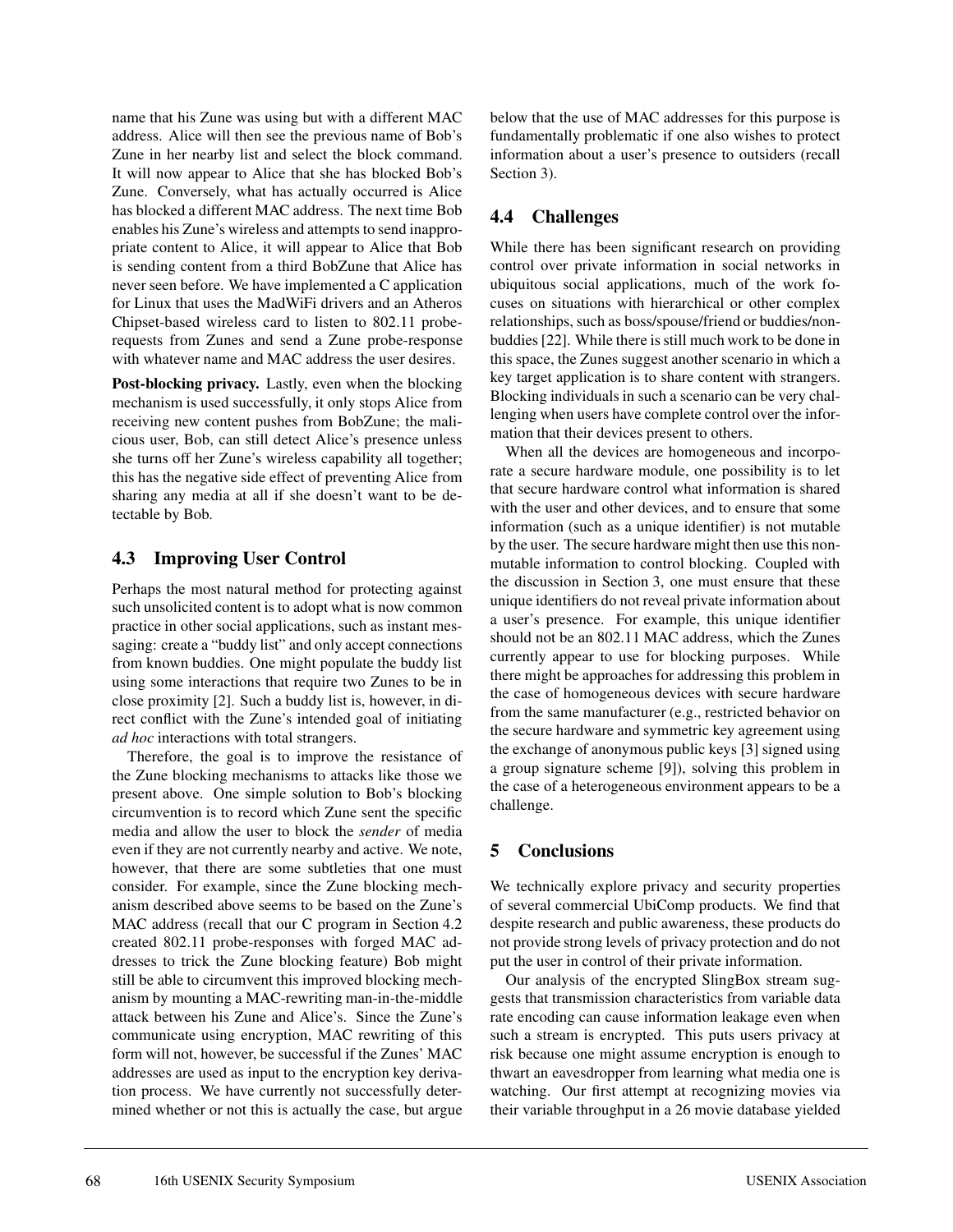an overall accuracy of approximately 62% for the best match and 73% for ranking in the top 5 matches when a 10 minute query trace was used, and 77% and 89% respectively when a 40 minute query trace was used; which compared with the 4% and 21% respectively that one can expect with random guessing, shows much information leakage. For certain movies our accuracy rates are significantly higher; for example, for 15 out of our 26 movies, a 40-minute query trace will match with the correct movie over 98% of the time. When a variable data rate encoding is used, a content provider could potentially increase this accuracy by using a throughput-based watermarking scheme.

Persistent identifiers in the Nike+iPod Sport Kit and Zune potentially reveal presence and, in the Nike+iPod case, we demonstrate how a tracking system can be built using the Nike+iPod Sport Kit sensors and receivers. We argue that these persistent identifiers should not be used in future devices and should instead be replaced with other privacy preserving mechanisms.

Finally, our evaluation of the Zune blocking scheme shows that an interface design choice coupled with a technology choice can take control away from the consumer and put it in the hands of malicious users. Together, the results from this paper demonstrate with new classes of devices come new privacy and security challenges; privacy must be designed in at all levels of the protocol stack.

#### **Acknowledgments**

We thank Yaw Anokwa, Kate Everitt, Kevin Fu, J. Alex Halderman, Karl Koscher, Ed Lazowska, David Molnar, Fabian Monrose, Lincoln Ritter, Avi Rubin, Jason Schultz, Adam Stubblefield, Dan Wallach, and David Wetherall. S. Agarwal was funded by NSF EIA-0321235, University of Washington Animation Research Labs, Washington Research Foundation, Adobe and Microsoft. T. Kohno thanks Cisco Systems Inc. for a gift supporting his research on information leakage and the interactions between compression and encryption.

#### **References**

- [1] Apple 'It's Showtime!' event live coverage. http://www.macworld.com/news/2006/ 09/12/showtime/index.php.
- [2] D. Balfanz, G. Durfee, R. Grinter, D. Smetters, and P. Stewart. Network-in-a-Box: How to set up a secure wireless network in under a minute. In *13th USENIX Security Symposium*, 2004.
- [3] M. Bellare, A. Boldyreva, A. Desai, and D. Pointcheval. Key-privacy in public-key encryption. In C. Boyd, editor, *Advances in Cryptology – ASIACRYPT 2001*, volume

2248 of *Lecture Notes in Computer Science*, pages 566– 582. Springer-Verlag, Dec. 2001.

- [4] M. Bellare, A. Desai, E. Jokipii, and P. Rogaway. A concrete security treatment of symmetric encryption. In *Proceedings of the 38th Annual Symposium on Foundations of Computer Science*, pages 394–403. IEEE Computer Society Press, 1997.
- [5] A. Beresford and F. Stajano. Location privacy in pervasive computing. In *IEEE Pervasive Computing*, January 2003.
- [6] BlueTags to install world's first Bluetooth tracking system, 2003. http://www.geekzone.co.nz/ content.asp?contentid=1070.
- [7] Bluetooth Spam in Public Places. http: //it.slashdot.org/it/07/01/28/2114253. shtml.
- [8] Braces A Bluetooth Tracking Utility. http:// braces.shmoo.com/.
- [9] D. Chaum and E. van Heyst. Group signatures. In D. W. Davies, editor, *Advances in Cryptology – EUROCRYPT '91*, volume 547 of *Lecture Notes in Computer Science*, pages 257–265, 1991.
- [10] J. Collins. Lost and Found in Legoland, RFID Journal, 2004. http://www.rfidjournal.com/ article/articleview/921/1/1/.
- [11] J. Cornwell, I. Fette, G. Hsieh, M. Prabaker, J. Rao, K. Tang, K. Vaniea, L. Bauer, L. Cranor, J. Hong, B. McLaren, M. Reiter, and N. Sadeh. User-controllable security and privacy for pervsaive computing. In *8th IEEE Workshop on Mobile Computing Systems and Applications (HotMobile 2007)*, 2007.
- [12] Y. Duan and J. Canny. Protecting user data in ubiquitous computing environments: Towards trustworthy environments. In *Workshop on Privacy Enhancing Technology*, 2004.
- [13] C. Faloutsos, M. Ranganathan, and Y. Manolopoulos. Fast subsequence matching in time-series databases. *ACM SIGMOD Record*, 23(2):419–429, 1994.
- [14] FT2232C Dual USB UARF/FIFO IC. http://www. ftdichip.com/Products/FT2232C.htm.
- [15] M. Gruteser and D. Grunwald. A methodological assessment of location privacy risks in wireless hotspot networks. In *First International Conference on Security in Pervasive Computing*, 2003.
- [16] M. Gruteser and D. Grunwald. Enhancing location privacy in wireless LAN through disposable interface identifiers: A quantitative analysis. In *ACM Mobile Networks and Applications (MONET)*, volume 10, pages 315–325, Hingham, MA, USA, 2005. Kluwer Academic Publishers.
- [17] M. Haase and M. Handy. BlueTrack Imperceptible tracking of bluetooth devices. In *Ubicomp Poster Proceedings*, 2004.